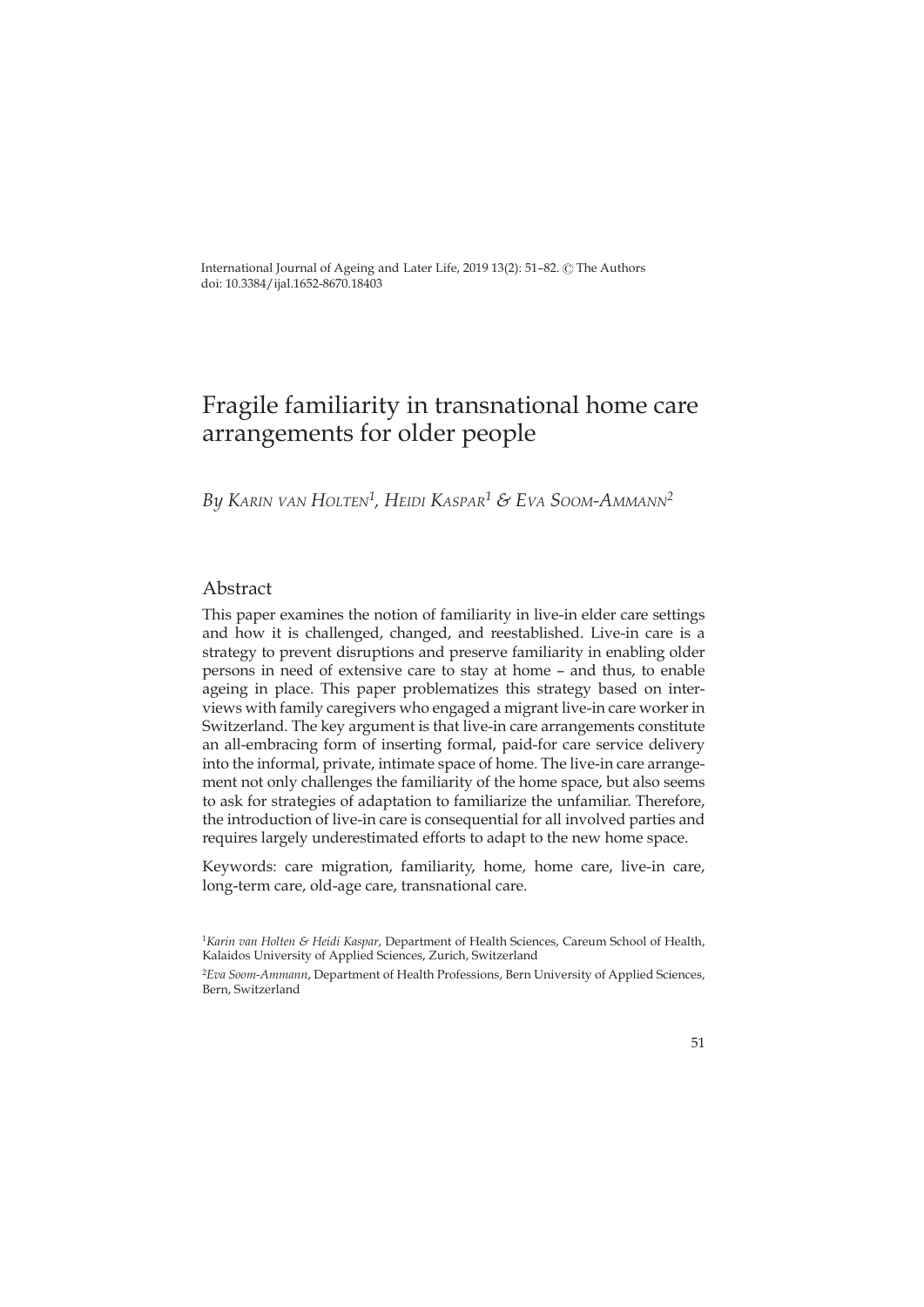### Introduction

Ageing is about change and adaptation. While ageing, bodies, and capacities are subject to change, physical and cognitive limitations emerge and create new care needs and requirements that foster well-being. Ageing prompts reconsidering, negotiating, and altering established daily routines and preferences. This may lead to material transformations of the home, such as added handles in the shower, removed carpets on the floor or installed high-tech devices such as sensor-integrated floors with automated alarm systems (Doh et al. 2016).

Caring for the older people is about adaptation, too. Social ties and networks are likely to alter with increasing dependency on support (Allan & Crow 2001; Chambers et al. 2009; Silverstein & Giarrusso 2010). Not only are changing age-related needs and dependencies affecting preexistent social relations, but they also introduce new actors to social networks and to the home: unfamiliar persons providing health and/or social care may enter the domestic space and, hence, challenge the specific quality of home considered as a place of privacy and intimacy (see, e.g. Angus et al. 2005; Dyck et al. 2005; Haak et al. 2007).

In a setting of ambulant caregiving, the potential challenge to privacy, intimacy, and familiarity of the home space is an episode of exception. Here, professional healthcare providers enter the home space on a timely restricted basis. But when live-in caregivers move in to provide aroundthe-clock home care, the exception stretches in time and pervades the everyday, posing a fundamental challenge to the home space. This starkly contrasts with the intentions of opting for live-in care arrangements, namely, to prevent disruptions and promote continuity (van Holten et al. 2013). Family caregivers who arranged live-in care equate preserving familiarity with remaining at home (ibid.). Such an equation presumes the home space as an immutable entity that once it has been made familiar remains familiar.

In this paper, we examine the notion of familiarity in live-in care settings for older people and how it is challenged, changed, and reestablished in the course of altering home care settings. In doing so, the paper contributes to the body of work that reflects on care in the home space. Research in this field focuses on consequences of professional health and social care in the home (e.g. Angus et al. 2005; Dyck et al. 2005;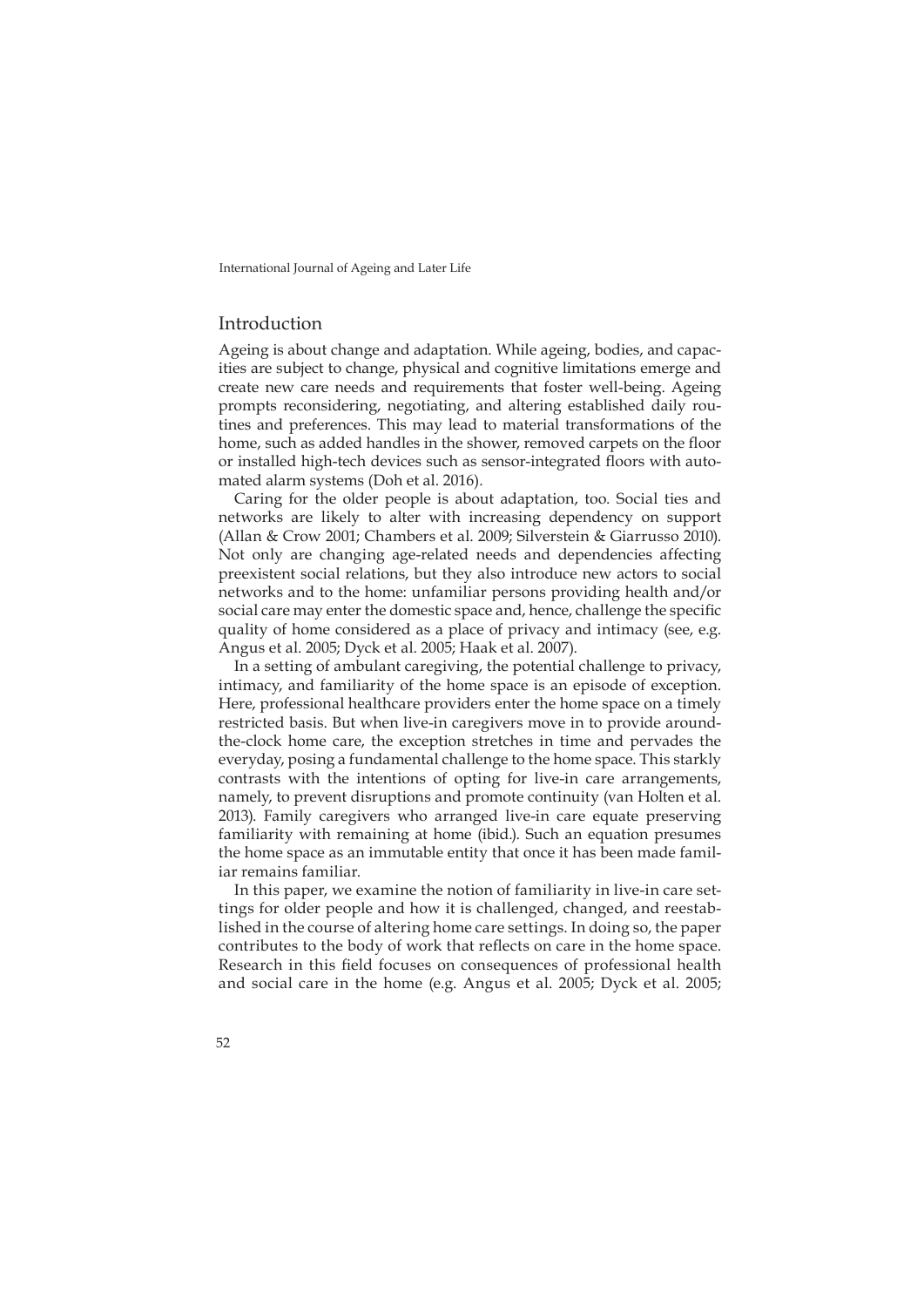Steptoe et al. 2015), or on different kinds of care, that is, formal and informal care, including reflections on the specific role of family caregivers (e.g. Milligan 2000, 2005; Milligan & Wiles 2010; Twigg 2001). From both perspectives, the literature illustrates that the home care setting is characterized by blurring boundaries between formal and informal, paid and unpaid care on the one side and between health and social care on the other side. Live-in care in Switzerland (as in other countries, for example, Germany, Austria, and Italy) is provided by a paid-for care worker who usually migrates from abroad for this job, stays in the home for some weeks or months, taking turns with colleagues (i.e. circular migration patterns). Live-in care arrangements are also referred to as around-the-clock care or 24-hour care, indicating that comprehensive care needs are met in private households by a migrant care worker at place. Furthermore, this term already implies problematic dimensions inherent in live-in care arrangements, such as the dissolution of boundaries between work and leisure time and the tendency toward exploitative living and working conditions of migrant care workers. To sum up, one could say, this home care arrangement is a strategy to enable ageing in place that, while being contested, is gaining popularity (for an overview, see Anderson 2012; Lutz 2011; Metz-Göckel et al. 2008).

Based on a secondary analysis of interviews with family caregivers in Switzerland who had arranged a migrant live-in care worker, we problematize the live-in care arrangement. We show how discursive negotiations of such arrangements by family caregivers illustrate the fragility of familiarity and the contestation of home as a familiar place in these settings. The key argument is that the live-in care arrangement constitutes an extreme form of inserting paid-for care service delivery into the private, intimate space of home. The introduction of migrant live-in caregivers into home care settings not only challenges the familiarity of the home space, but also seems to ask for strategies of adaptation to familiarize the unfamiliar, thus to redefine the meaning of home or to reestablish home by integrating up to now unfamiliar elements or persons into the home space. Therefore, the introduction of live-in care is consequential for all involved parties and requires largely underestimated efforts to adapt to the new circumstances.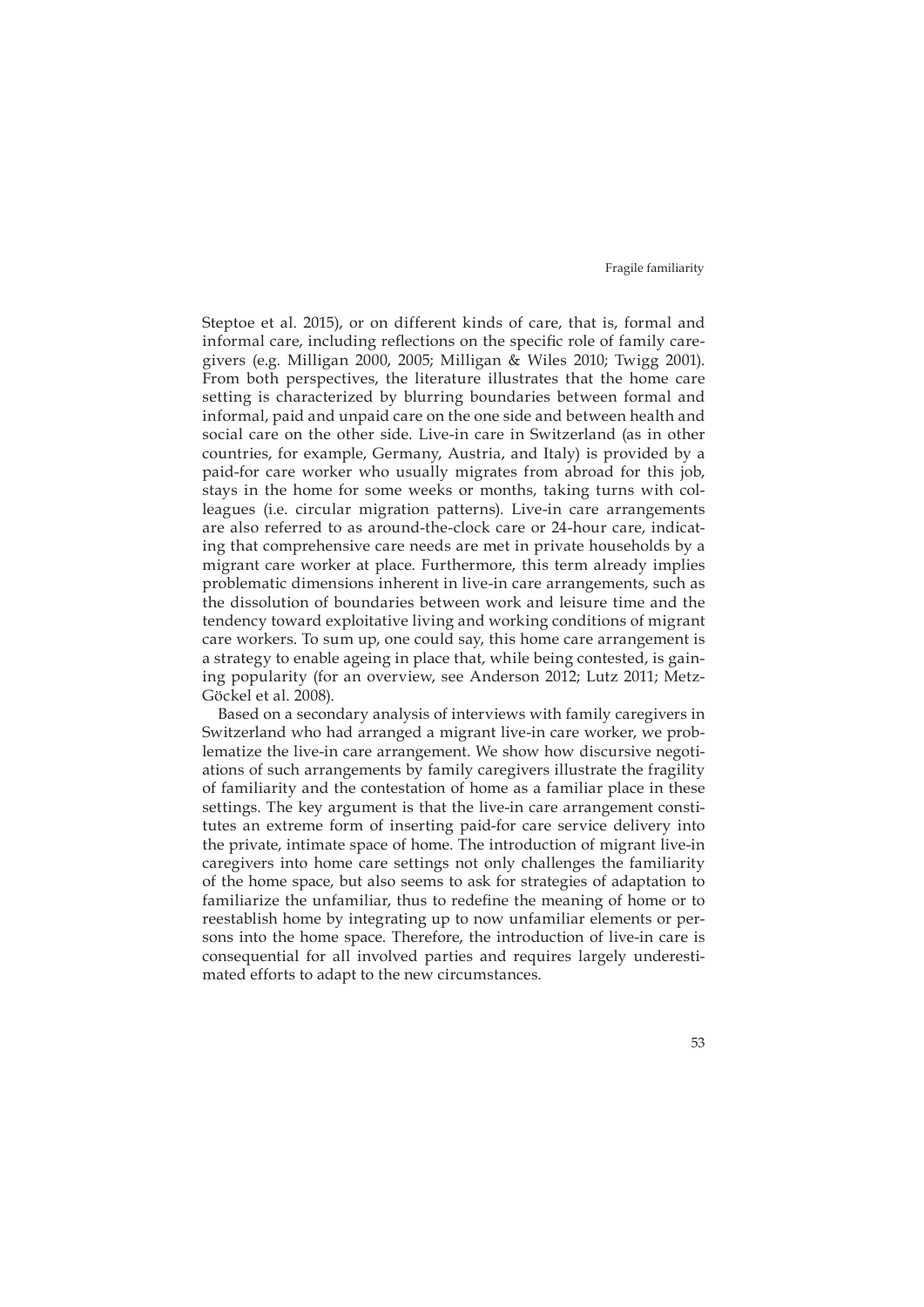The paper starts by situating live-in care within the Swiss context of long-term home care. It moves on by reflecting on the concept of familiarity in the framework of home and home care. These reflections inform the presentation of our empirical insights, drawn from a secondary analysis of in-depth interviews with family caregivers. We conclude this article by summarizing how familiarity in the home gets challenged through live-in care arrangements and what this means for the involved persons.

# Live-in Care – Transnationally Organized Long-Term Care at Home

As in most European societies, the Swiss long-term elder care system is challenged by demographic developments, cost calculations, and increasingly diversified lifestyles aiming at a maximum of autonomy also when care needs arise. Across Europe, current government policies focus on supporting older people to remain at home as long as possible (Bettio & Verashchagina 2010; Genet et al. 2012). In 2016, 283,528 people of all ages received professional home care in Switzerland; this is an 11% increase in comparison to 2015 and even one of 38% compared to 2011 (Federal Statistical Office 2017). Even though there are still regional differences within Switzerland, available data clearly show a continuous shift into the outpatient sector for already more than a decade (Füglister-Dousse et al. 2015; Werner et al. 2016). Domestic care services are expanded, but in many countries there is still a vast gap between the care needs and the availability of comprehensive care services at home (Colombo et al. 2011). To enable long-term care in private households, both healthcare and social care are essential (Colombo et al. 2011: 46). The latter consists of supportive care tasks such as housekeeping, cooking, social support, and so on. These tasks are of particular relevance for people's ability to stay at home as long as possible, which is both a healthcare policy goal and an individual preference (Otto et al. 2014, 2015). We refer to this broad definition of different forms of health and social care when we talk about long-term care needs in Swiss households.

However, in terms of funding and reimbursing services, the Swiss healthcare system clearly distinguishes between health and social care, whereby a narrow understanding of health, in tendency excluding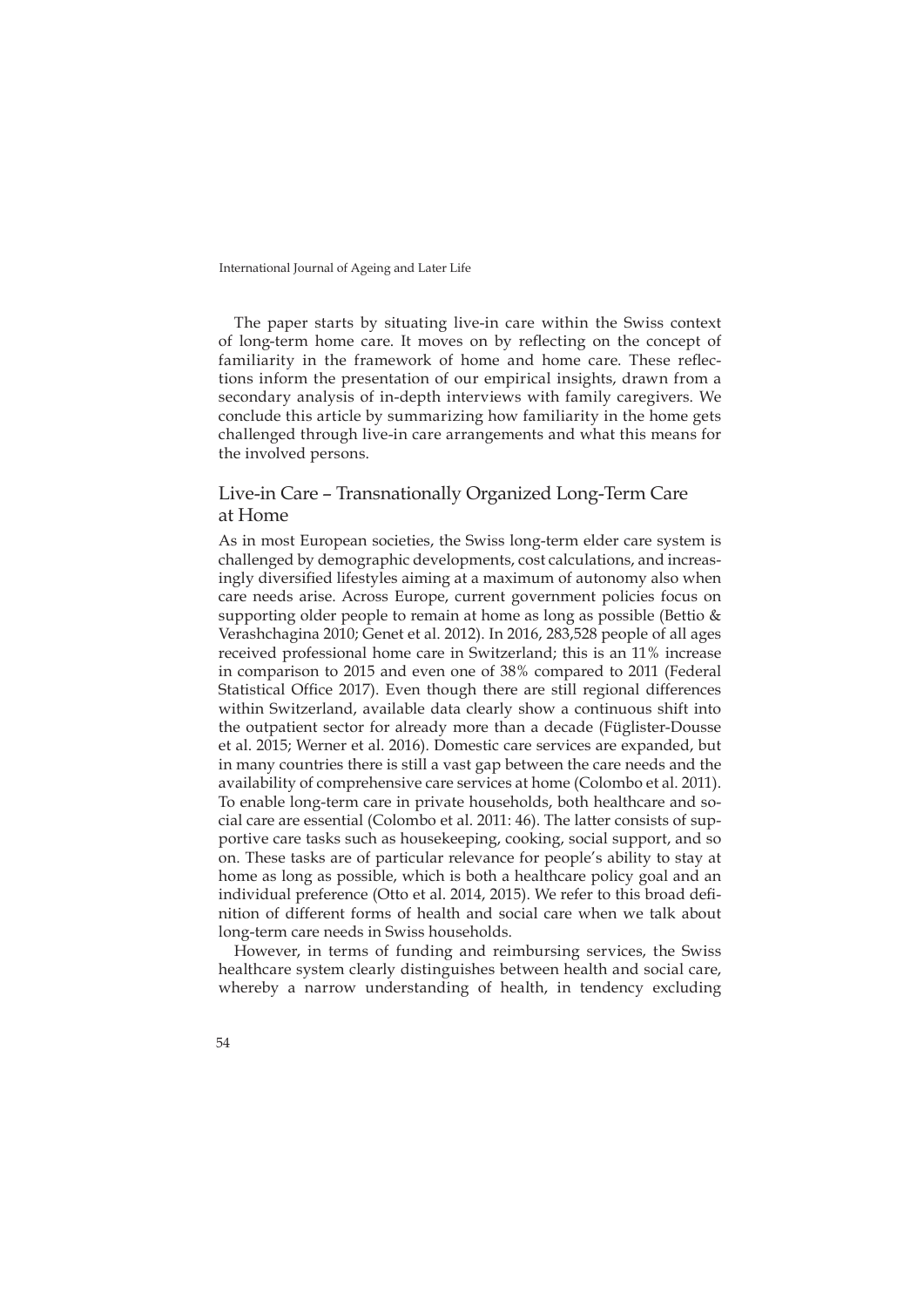nonsomatic aspects, applies. Supporting and supervising a person with dementia, for example, does not count as healthcare. As a consequence, only somatic<sup>1</sup> healthcare services are reimbursed by health insurances, and a family doctor's prescription is required to do so. Social care services, on the contrary, have to be financed out-of-pocket by the persons in need of care (Federal Statistical Office 2015: 2). In consequence, the Swiss long-term home care system heavily relies on families both in terms of funding and personal engagement. Private expenditure for long-term care in Switzerland sums up to a final estimate of about 36% of all costs, which is more than double to the European average (Colombo et al. 2011: 46–47; OECD 2011: 46–47). As a result, the provision of social care and support in household chores are the primary challenges for long-term care provision.

Filling the gaps of unmet care needs, new markets are developing. One of these markets is the mediation of migrant home care workers from economically less privileged regions to work and live in households of people with long-term care needs (Schwiter et al. 2015). Reliable data on the number of live-in migrant care workers are scarce because many migrants do not register in the host countries (Rodrigues et al. 2013), and even if they do, official immigration data often are not sufficiently differentiated in terms of working sectors (Frey et al. 2016). What is known from the literature is that the phenomenon of migrant care workers is closely linked to long-term care and immigration policies of the host countries (Lamura 2013; Rostgaard et al. 2011; Shutes & Chiatti 2012), and to the kind of care regime (van Hooren 2012). For Switzerland, the estimated share of domestic care workers coming from abroad lies between 5000 and 30,000 (Frey et al. 2016). In comparison to Germany, where the number of migrant care workers employed by private households is estimated between 50,000 and 200,000 (Di Santo & Ceruzzi 2010), the Swiss share appears to be rather low. This may be due to the fact that in the Swiss healthcare system there is only very limited cash for care transfer. Hence, if people engage someone for long-term home care, they have to

<sup>&</sup>lt;sup>1</sup> Measures to monitor and support mentally ill persons in basic everyday coping, such as development and practice of an adapted daily structure or target-oriented training to design and promote social contacts may be reimbursed by health insurances, but only if based on a diagnose of mental illness, which is not the case for dementia.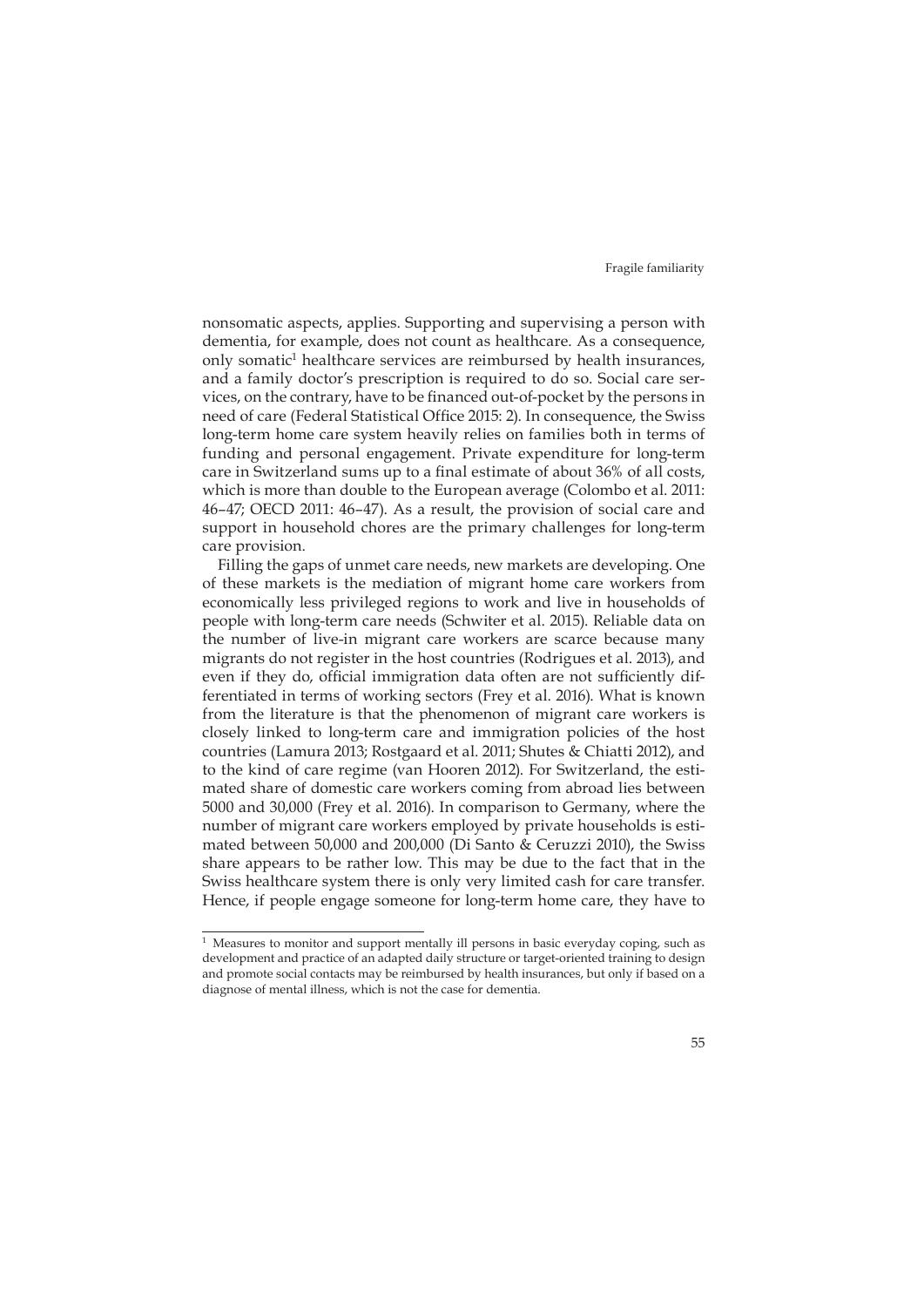pay out-of-pocket. Consequently, those who cannot afford this remain dependent on family caregivers or institutional care (van Holten et al. 2013). Nevertheless, live-in care arrangements with migrant care workers are also becoming more and more prevalent in Switzerland (Frey et al. 2016). Domestic migrant care workers mainly come from central and (middle-)Eastern European countries and are mostly women (e.g. Frey et al. 2016; Lutz 2011; Schilliger 2014), well educated (although in most cases not trained in nursing or healthcare), and travel back and forth between the host and the home country (Frey et al. 2016; Rodrigues et al. 2013; Schilliger 2014; van Holten et al. 2013).

The practice of hiring a migrant care worker to live and work in private households, be it for domestic work, child care, and/or care for older people (and sometimes all in one, see Huang et al. 2012), is part of what is referred to as transnationalization of care. We use this term to refer to the recurrent cross-border mobility of care workers and the search activities of those in need of care services. Research on the transnationalization of care "combines structural understandings of global power relations with an emphasis on social interactions between defined actors" (Yeates 2011: 1109). Following this focus on the intertwining of the micro-, meso-, and macro-level, scholars have examined immigration policies and the implementations thereof, concluding that engaging a migrant live-in care worker is not just an individual practice, but also a national strategy, consisting of discourses, policies, and practices that allow and even foster the delegation of care down the economic gradient (e.g. England & Dyck 2012; Shutes & Chiatti 2012; Williams 2012). According to Yeates (2011: 1113), care transnationalization can be viewed as "processes of heightened connectivity evolving around consciousness, identities, ideas, relations and practices of care which link people, institutions and places across state borders." Hence, care arrangements including a live-in migrant care worker are transnational in the sense that people facing shortcomings of local and national long-term care provision start searching and organizing local long-term care across national borders. Nare (2012: 184) calls this model of families buying in care labour provided by a migrant worker the "transnational market familism" She argues that these dynamics are part of a political economy of care where welfare provision is organized in a transnational context. On a translocal level, these transnationally organized care arrangements involve repeated movements of people between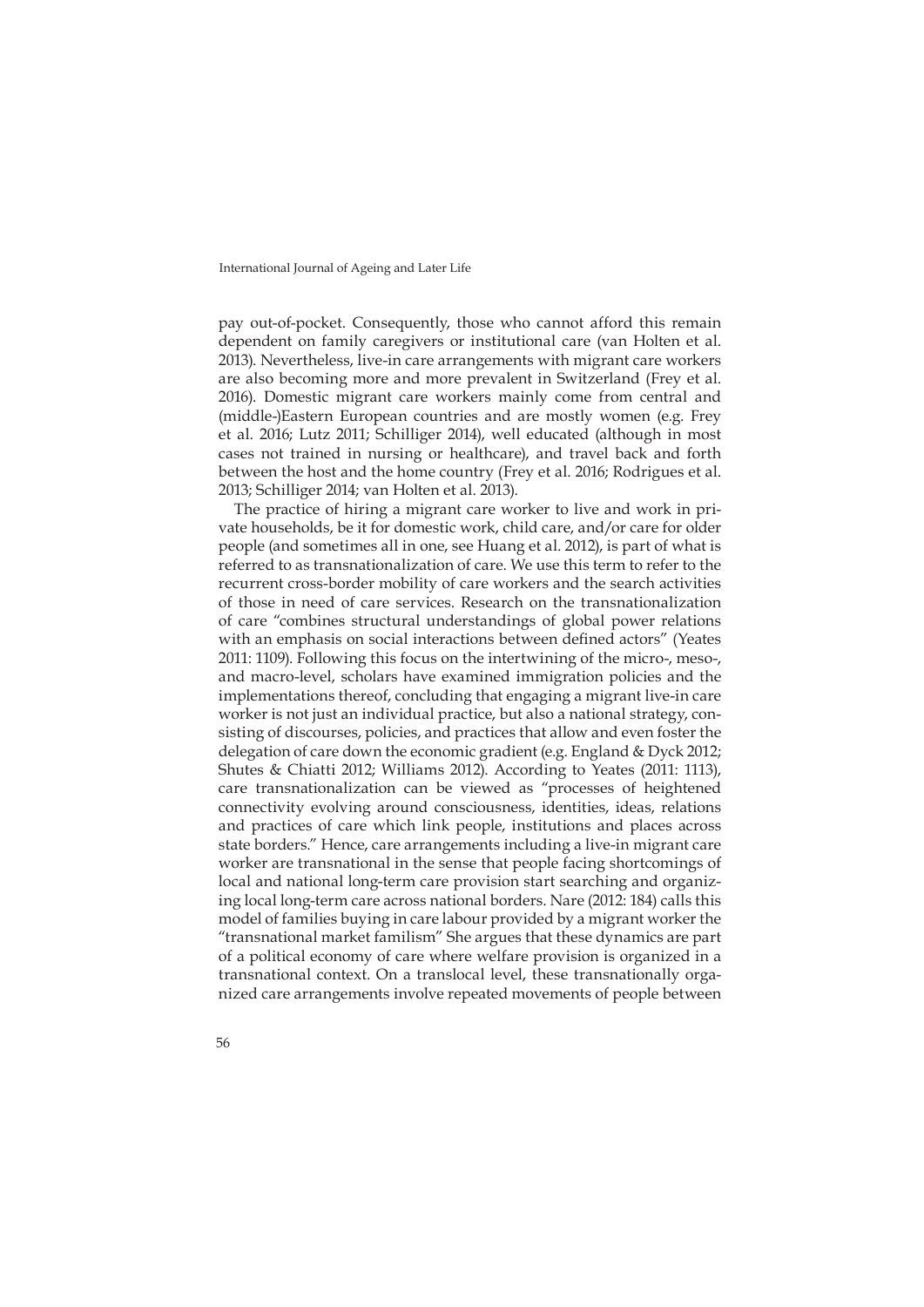two (or more) countries and create spaces that span beyond the individual and integrate parts of, respectively, local networks into an emerging new – transnational – network. Furthermore, employing a migrant care worker, rather than providing care within the family, implies a number of transformations, foremost with respect to the home of the elderly person. For example, it hosts new household members, who simultaneously are members of another, distant household and family. As such, the home employing a migrant live-in care worker together with the distant other household of the care worker builds a transnational space of domestic care which transforms the care relationship between the caregiver and the care receiver into a complex relationship between the family caregiver organizing care, the migrant care worker and the person in need of care (see, e.g. Nare 2012). Home care usually establishes translocally dispersed care relations and responsibilities involving the persons cared for at home, family caregivers' homes, ambulant paid caregivers' offices, general practitioners' offices, and people moving between these places. A live-in care arrangement involving migrant caregivers expands these relations, responsibilities, and circulations to distant places across national borders.

For Switzerland, this kind of "transnationalisation of care" is accompanied by an increasing number of scientific studies focusing on diverse dimensions of this phenomenon in the Swiss context. They examine issues such as the experiences of live-in migrant home care workers (Schilliger 2014; Truong 2011), the intermediary practices of agencies (Schwiter et al. 2015; Truong et al. 2012), or the diverse judicial aspects relating to Swiss labor and migration legislation (Medici 2011, 2016). Others investigate the gaps in long-term care provision in terms of funding and services and the corresponding needs of private households engaging live-in migrant home care workers (van Holten et al. 2013), or the experiences of professional home care providers when getting in contact with migrant care workers (Jähnke & van Holten 2013, 2015).

All these papers link the phenomenon of live-in care arrangements in the Swiss context to problematic dimensions of global inequality, to the care chain phenomenon, and to the specific vulnerability of the migrant domestic care workers as well as to marketization and individualization of care. Hence, they frame their work within the overall scientific debate of care transnationalization as illustrated above.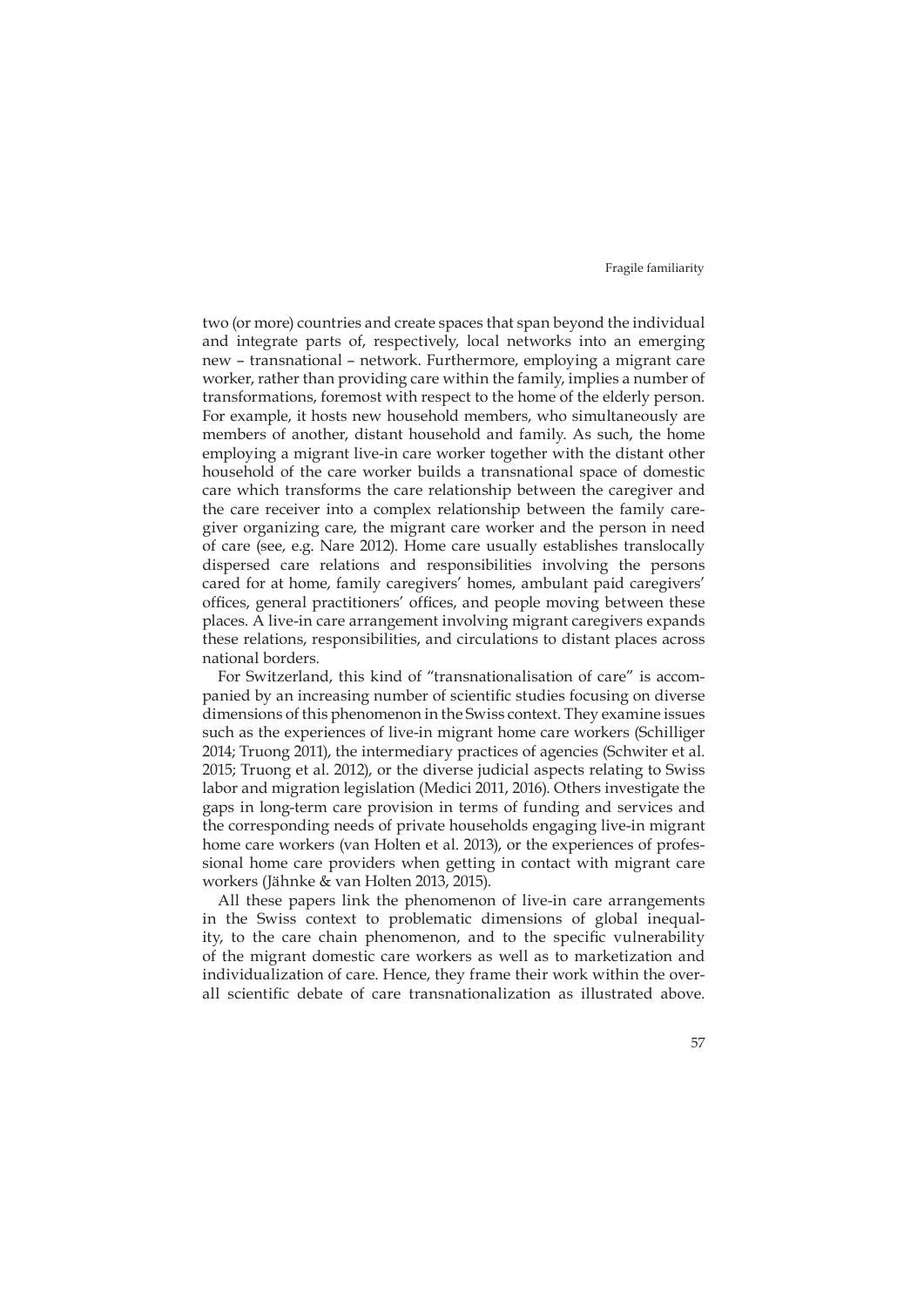However, little is known about family caregivers' motives, understandings, and experiences with regard to live-in care arrangements (exceptions to this are Chiatti et al. 2013; Petry et al. 2016). This is an important research gap because family caregivers in Switzerland, as well as worldwide, are the backbone of long-term home care. Their contributions – if estimated in monetary terms – clearly exceed annual healthcare costs in the formal sector (Colombo et al. 2011; De Pietro et al. 2015; Rudin & Strub 2014). Family caregivers play a crucial role in providing, organizing, and managing care (Bischofberger 2011; Levine et al. 2010, 2013). As they bear the main caring responsibility, it is usually family caregivers who consider, propose, push, and arrange live-in care arrangements and actually employ live-in care workers (van Holten et al. 2013). Therefore, their perspective is pivotal if we want to know more about why and how live-in care arrangements are formed and how they affect the persons involved (see van Holten et al. 2013).

### Method and Data Corpus

This paper is based on interviews conducted by the first author for a study mandated by the Swiss Health Observatory (OBSAN). The study "Care Migration – Transnational Care Arrangements in Private Households" was the first in the Swiss context to take into account the perspective of family caregivers on transnational live-in care settings (van Holten et al. 2013). The project was reviewed by the Institution Review Board (IRB) of the Kalaidos University of Applied Sciences which provided the project with a letter of good standing. Between March and November 2012, eleven interviews were conducted with family caregivers. The interviews were in-depth with a narrative character, lasting 1–2 hours. All the interviews have been transcribed verbatim.

Within the framework of the mandate at that time, all interviews were analyzed by means of structured content analysis (Mayring 2007). The focus of the analysis was laid on family caregivers' reasons and motives for engaging migrant domestic care workers. Main results presented in the study report (van Holten et al. 2013) were the following: family caregivers decide to engage migrant domestic care workers because they strive for stable, comprehensive home care arrangements which – so the shared overall argument – the healthcare system is not able to provide,

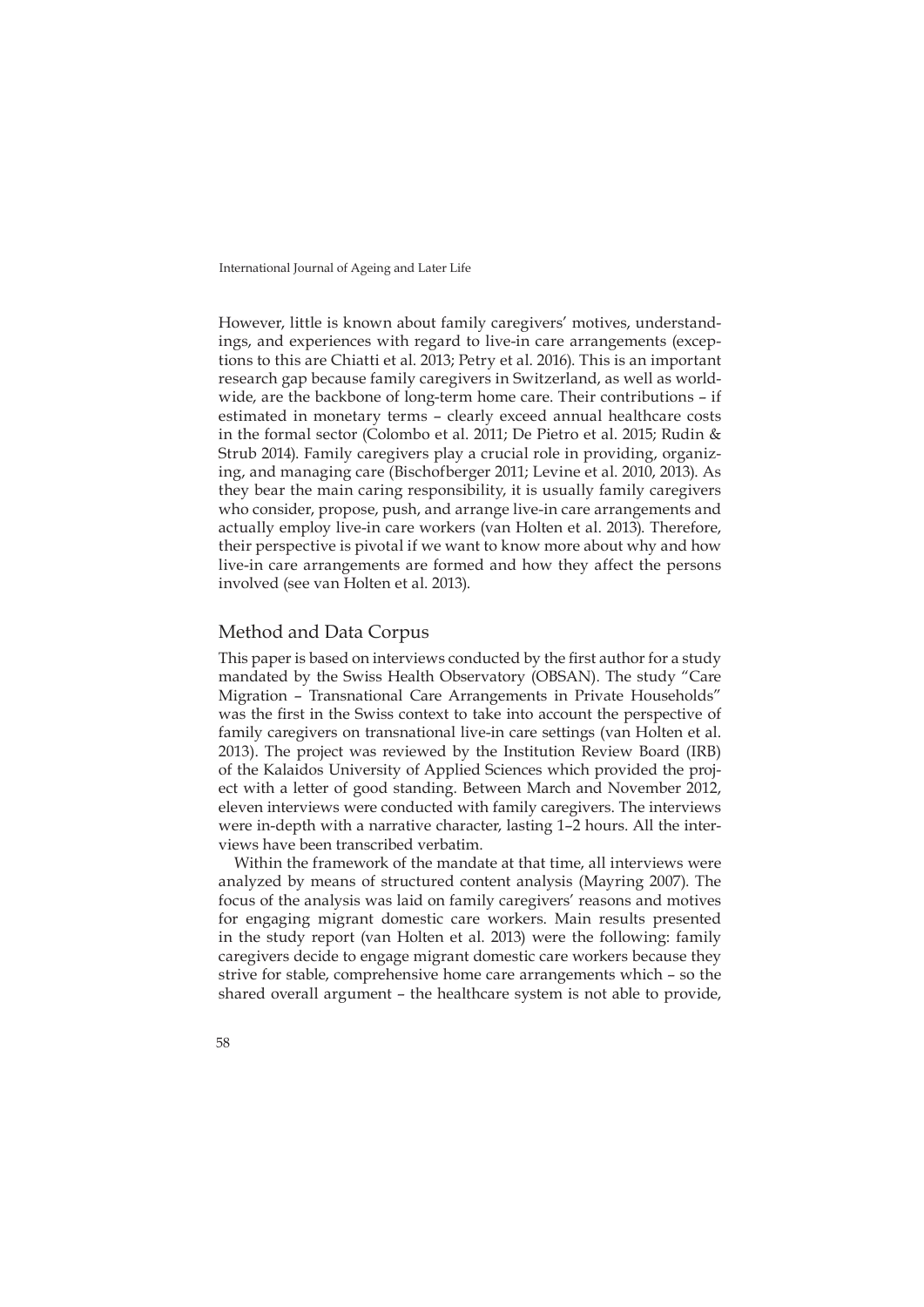neither in terms of material services nor in terms of the desired quality (personal, attentive, individual, flexible, and comprehensive) – at least not within the available cost limits of the interviewed persons (ibid.). Hence, the interviews showed that live-in care arrangements with migrant care workers fill in existing gaps of the Swiss long-term home care system.

Due to the narrative character, the interviews provided much more information than was extracted through content analysis. Particularly, the interviews contained sequences concerning difficulties related to (daily) routines, intimacy, autonomy, conflicting social dynamics, and strategies – successful or not – to cope with them. Due to asymmetry and close contact within the private sphere of the home, relationships between employers, care receivers, and migrant care workers tend to be problematic. Kordasiewicz (2015: 54), for example, calls the relationships of employers and their migrant care workers a "sort of a puzzle to be solved in everyday interaction." Solving this social puzzle may turn out to be very difficult. Therefore, we decided to get back to the data for a secondary analysis to reconstruct these "puzzle-solving strategies" which – as we want to show – are basically linked to the reconstruction of familiarity in the home space.

The process of the secondary analysis used a theoretical coding approach (Strauss & Corbin 1990). It included two iterative cycles of coding (open and axial), including ongoing comparison between the different cases under study and memo writing. Through open coding we identified central analytical categories of live-in care arrangements such as "aging at a familiar place," "disrupted familiarity," and "doing familiarity" developed as central themes from the interview data. Through axial coding these categories were differentiated and related to each other, resulting in subcodes such as "compromised privacy," "sense of alienation," "transformation of rituals," "contested autonomy," or "familiarize the unfamiliar" (see empirical section).

The interview sample consists of five women and six men aged between 37 and 63. At the time of the interviews, apart from one person who had already retired, all interview partners were employed or self-employed; seven were working full-time and three part-time (between 60% and 95% full-time equivalent). Six were graduates, three had a training qualification, and two did not give any information on their educational level. The persons they cared for were between 62 and 99 years old. In nine cases,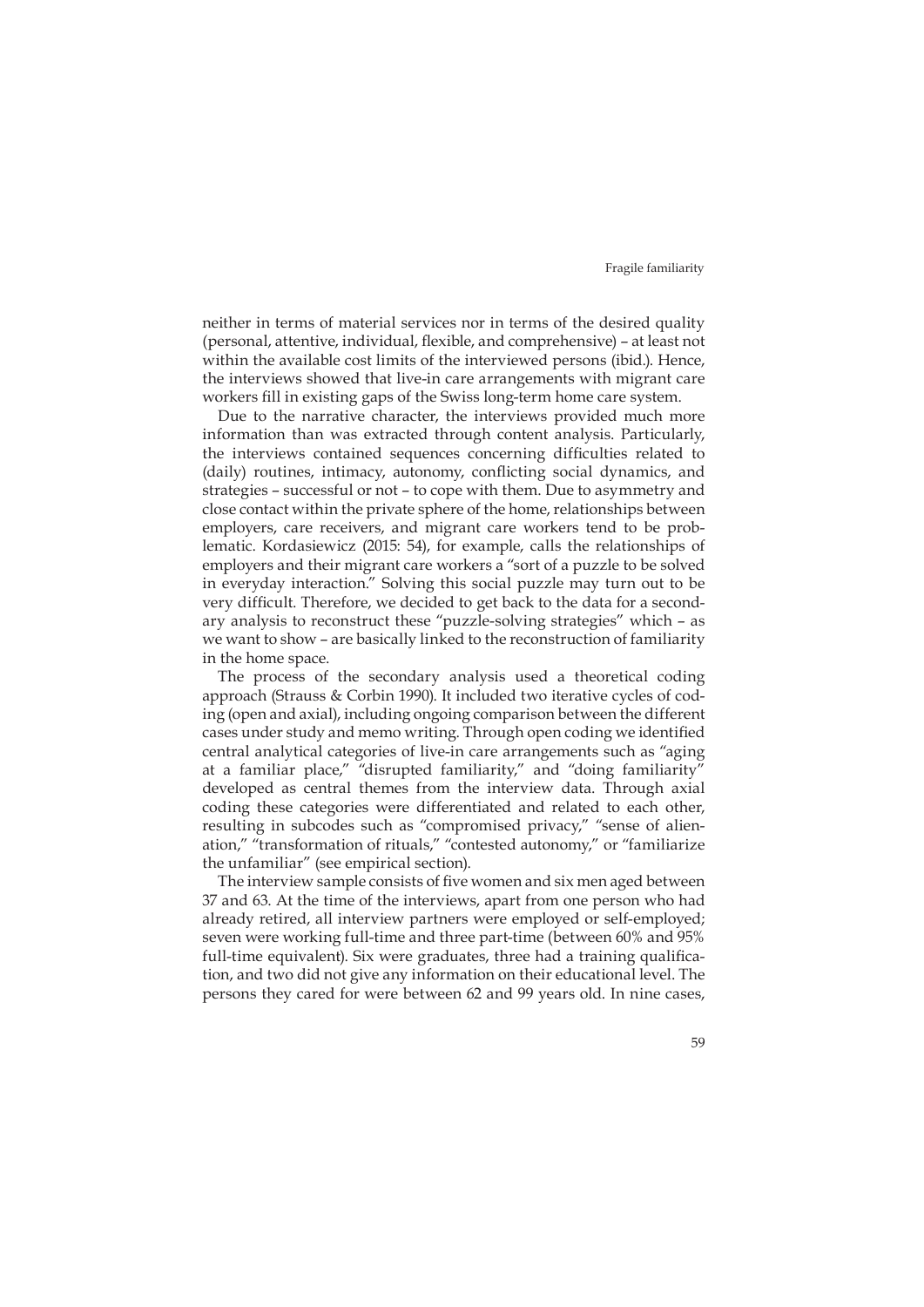the person in need of care was the mother, in one case mother and sister, and in one case the wife of the interviewee. In the last two cases, the interviewee lived in the same household as the person in need of care and in one case the brother of the interviewed person lived together with the mother who needed care. In seven cases, care needs resulted from dementia, partly combined with other diseases such as Sarcoidosis, Morbus Parkinson, and femoral neck fracture. Other persons suffered from apoplectic stroke, from carcinosis, or complaint osteoarthrosis of old age. All the interviewed family caregivers not only provided, but also organized and supervised care for their relatives.

Regarding the type of live-in care arrangement, the data covered a wide range, including contracts on a weekly (2), monthly (8), and one on a yearly basis. Except for the last one, they all employed several – mostly two or three – migrant care workers who took turns. Out of eleven settings, eight were mediated by agencies, whereof only one agency was regularly registered in Switzerland and hence fulfilled the criteria for international job mediation under Swiss law. In two settings, the contact resulted from informal networks of the migrant care worker or the family caregiver. One household took over the migrant care worker after their neighbors' death. All care workers were female. They were between 24 and 63 years old and came from Poland, Slovakia, Kosovo, or East Germany, the former territory of the German Democratic Republic (GDR).

Compared to its neighboring countries, live-in care arrangements still are rather new in Switzerland. This is basically due to limited cashfor-care transfers and the restrictive immigration law of Switzerland. Switzerland is a partner in the EU free-movement-of-persons agreement since 2011 and only since then migrants from the new EU countries in Central and Eastern Europe have access to the Swiss labor market. The family caregivers interviewed in 2012, thus, stepped onto unfamiliar terrain when employing a migrant home care worker; they were pioneers, and there were few role models and few people – if any – to turn to for advice. In the meantime, the phenomenon has attracted more attention, and live-in care has gained popularity. However, transnational live-in care arrangements are still far from being a common practice in Switzerland.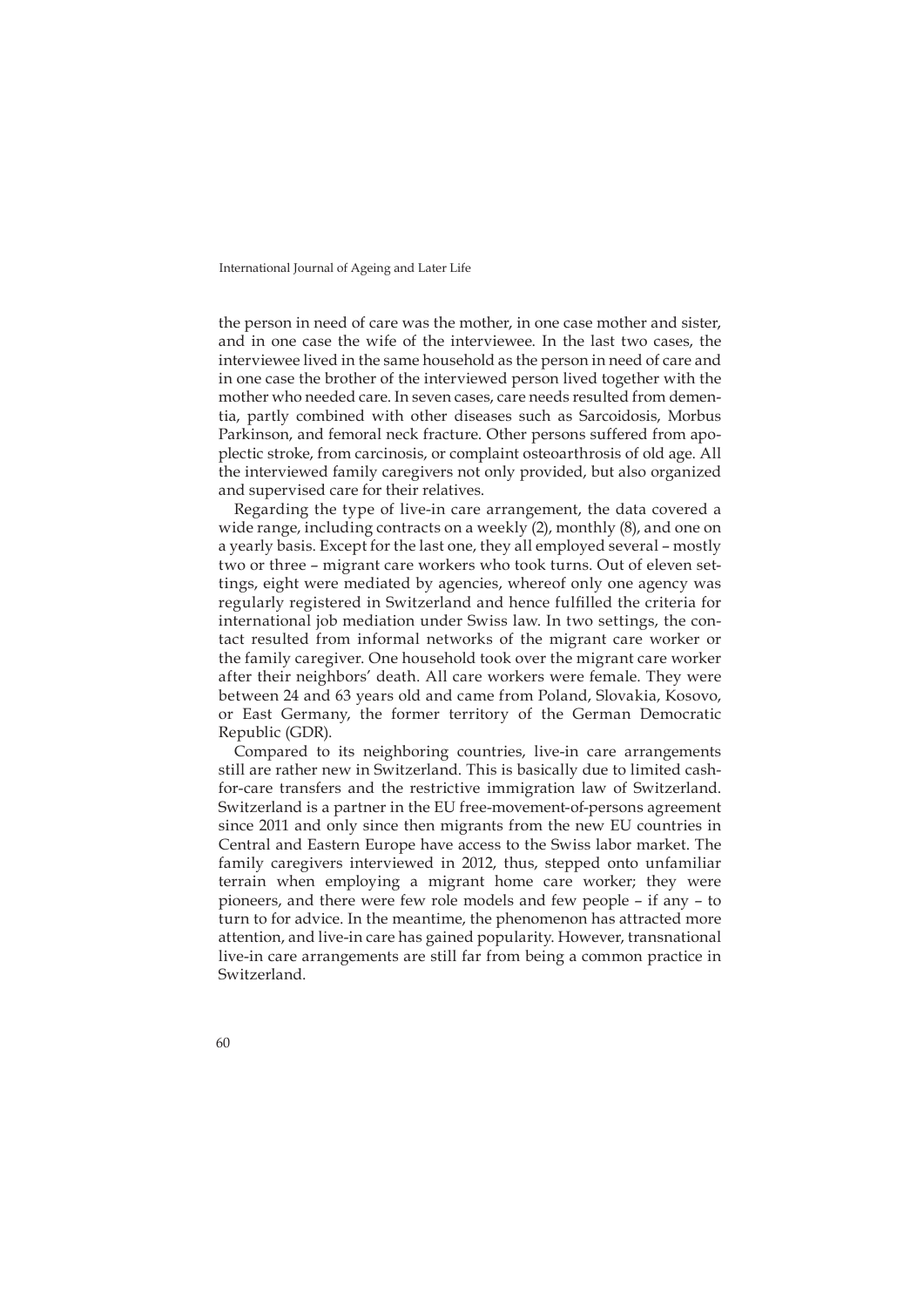### Familiarity in the Context of Care

Etymologically, the term "familiarity" stems from the Latin "familiaritas/ familiaritatem" which signifies intimacy, friendship, and close acquaintance. Working on memory and familiarity among older people with dementia, Son et al. (2002) define familiarity as "thorough knowledge of a subject derived from a close relationship and acquaintance from past experience" (p. 264). They furthermore refer to familiarity as a *feeling*  which occurs as "the product of repeated and frequent exposure to something (e.g. people, objects, scenes, or sounds)" (p. 264). We would argue that this conceptual framing of familiarity as a "feeling" accentuates the potential fluid character of it. It characterizes familiarity as something rather dynamic and potentially fragile which needs to be stabilized by a repetitive time frame pointing to the relevance of frequency and/or continuity. Hence, the feeling of familiarity may be contested when the specific character of the environment (e.g. people, objects, scenes, or sounds) changes. When change occurs, time may play an important role as time may offer (new) opportunities for repeated and frequent contacts within the new environment to (re-)establish a (new) feeling of familiarity. Hence, we understand familiarity, rather than as a given status or fact, as a result of (inter-)action and (repeated) social construction.

We think of familiarity as a social process which – referring to the concept of "doing difference" (West & Fenstermaker 1995) – could be described as "doing familiarity" (see, e.g. Bowlby et al. 1997; Chambers et al. 2009). The need for "doing familiarity" arises when established routines or settings are challenged. We argue that familiarity is an achievement for which people need to work. They invest to create, to restore or to maintain familiarity. Hence, "doing familiarity" may also be seen as the social process of adaptation to social and environmental changes in the context of ageing and developing care needs.

Familiarity becomes fragile for people with chronic illnesses, as care needs progress – even more for those with degenerative conditions such as dementia or Parkinson's disease. Unfamiliarity creeps in, affects the body and the self, and thereby the most intimate spheres of life. Conditions may change unexpectedly and at any time, one cannot be sure if what one is capable of doing and understanding today is what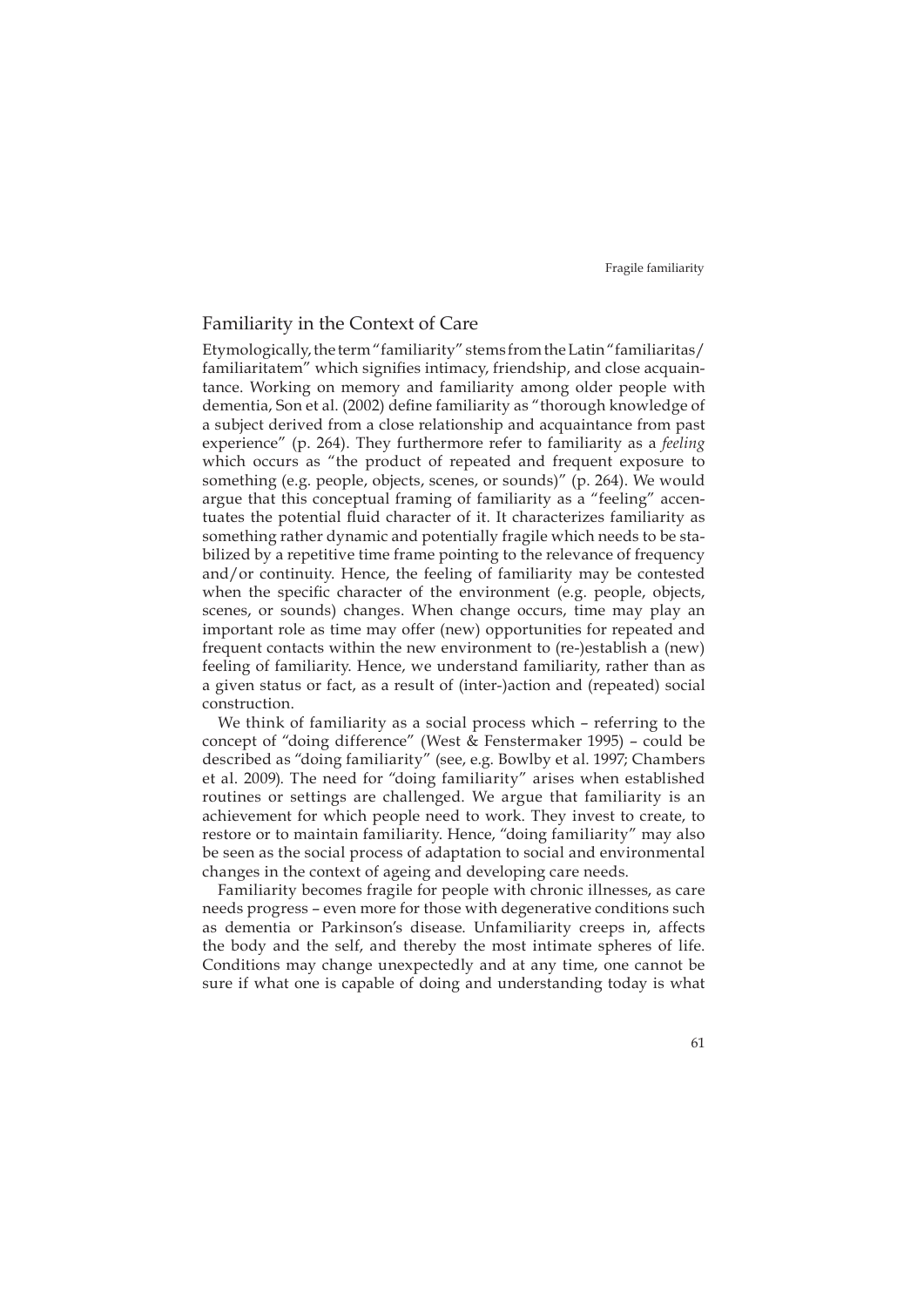one is able to do and understand tomorrow. And as bodies, capabilities, and personalities change, so do the relations with their human and nonhuman surroundings. Hence, also for family members and relatives of persons with chronic degenerative conditions, coping with (un-)familiarity and adapting to the new circumstances may become central. Consequently, adaptation of established familial role models, developed, enacted, and consolidated over years, may be required due to new responsibilities and dependencies that may be completely unfamiliar for those involved.

Precisely because dealing with unfamiliarity and change in the context of chronic degenerative disease is a major challenge, familiarity with regard to care is crucial. However, familiarity has not yet been broadly discussed in the literature on entry to care (Ryan & McKenna 2013). Some studies acknowledge the importance of the concept of familiarity, for example, in the context of nursing home placement of older relatives (Davies & Nolan 2003, 2004; Nolan & Dellasega 2000; Ryan & McKenna 2013), but few elaborate it in detail. Ryan and McKenna's (2013) research is exceptional in this respect. It describes familiarity as "the key factor" of family caregivers' experiences when their older relatives have to move to a nursing home. In their study, Ryan and McKenna's focus lies on the family caregivers' familiarity with the nursing home's history, its staff, and fellow residents. They illustrate how the familiarity of the nursing home is based in the rural social life where professional as well as family caregivers and the older people in need of care had been part of the same community over years. Hence, familiarity results from spending life in a socially well-knot community of which the nursing home is part, and the impact of change associated with nursing home entrance accordingly seems to be less threatening to feelings of familiarity. Davies and Nolan (2004) describe a somehow more (socio-) dynamic and emotionally challenging process of "restoring" a feeling of familiarity when moving to a nursing home by describing three phases of transition: making the best of it, making the move, and making it better. This literature discusses threats to or potential loss of familiarity in the context of making the move from home to a nursing home. Hence, familiarity is threatened by leaving home, and, implicitly, one could say, staying at home is supposed to be kind of a warrant for keeping up familiarity. In this paper, however, we intend to illustrate how home is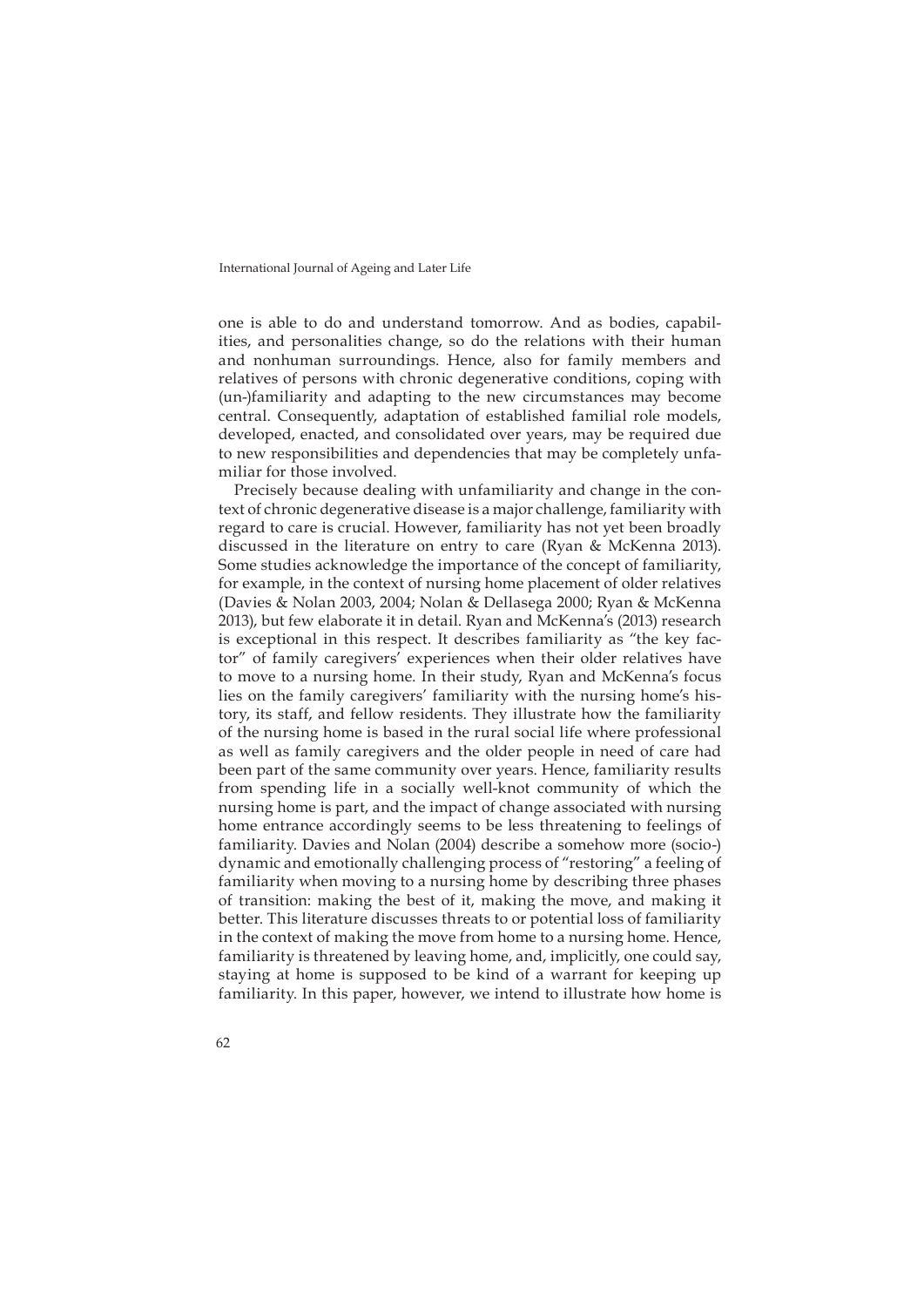becoming unfamiliar through changes in the context of age-related care needs that may challenge specific meanings of the home space and the experiences of familiarity within it.

### Home and Privacy – Pivotal Markers of Familiarity

"[H]ome in its broadest sense is a physical, social, psychological (…), as well as political, environment where an individual's life history with all its relationships contextualised in time and space becomes a part of unpacking meaning and exploring continuity and change" (Peace 2015: 447). This definition stresses that the meaning of home is highly symbolic and that it needs to be understood in the context of the life-trajectories of those emotionally and/or physically "attached" to this particular place. In present-day Western societies, home is generally associated with positive feelings, such as rootedness, intimacy, well-being, comfort, security, warmth, and so on. From feminist research, though, we have learnt not to romanticize home, as it can as well be a site of dominance, violence, conflict, isolation, and entrapment (Peace 2015).

The meaning of home is closely linked to a person's dwelling, but extends the house or apartment and often includes issues of place – from neighborhood to country; there are "many layers of attachment" (Peace 2015: 448). Belonging is crucial here; home is strongly associated with a sense of belonging. The work of Milligan (2005) on home care is an important source for us: first, she looks at the meaning of home from an informal caregiver's perspective and from an emotional geography approach. She deploys what she calls an emotiospatial hermeneutic; that is an approach to understand social realities through the emotional component of spaces. Based on this approach, Milligan (2005) identifies three key elements of "home": (1) the social: relationships between people and interactions; (2) the emotional: feeling of safety, identity, and meaning; and (3) the physical: "incorporates objects and defines boundaries and spaces (and further endows the individual with the power to exclude)." Feelings of familiarity, as introduced above, are closely linked to this conception of home as a space where repeated exposure to people, objects, scenes, or sounds is involved and (shared) biographical experiences lead to an intimate knowledge of this space and, thus, emotions of "feeling familiar."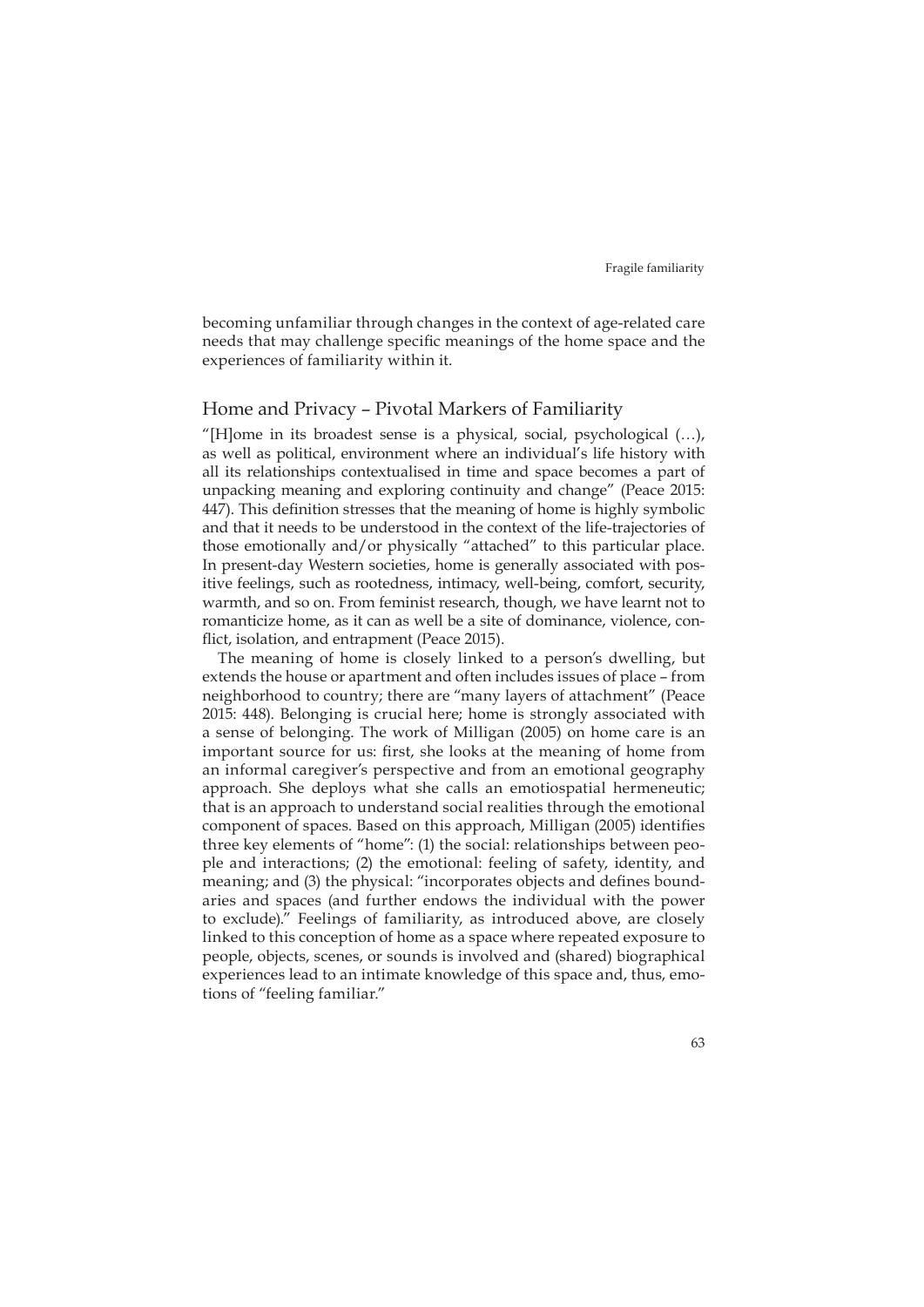The physical and the social undoubtedly are key shapers of home. Home is a place constituted through an assemblage of objects and humans – often placed purposefully, and sometimes arbitrary. Emotionally imbued relations create the gravitational power that brings these heterogeneous elements together, and sometimes drives them apart (again). Therefore, according to an emotiospatial approach, the emotional is superordinate because emotions "alter the way the world is for us" and because "place must be felt to make sense" (Milligan 2005: 2105). In other words, emotions are not only key qualities of relations, material objects, and arrangements, but are a way through which to perceive, interpret, and actually make our environment. Home is commonly perceived as a place, but it is foremost a feeling. Familiarity, a feeling defined as knowing and belonging to socio-material environments (see Ryan & McKenna 2013), is just one, though with respect to home, pivotal example here. Hence, what we call "doing familiarity" may be interpreted as specific social (inter-)actions to create the feeling of familiarity by (re-)making home and redefining the familiar.

However, the "meanings of home in relation to ageing in place are not unambiguous" (Rapoport 2005: 343; cit. in Peace 2015: 447). The notion of "confinement" to home due to, for example, mobility impairments is kind of a "counterpart" which may help to illustrate the kind of ambivalent dimensions of home. So home may be the place where an elderly person is confined to her or his home, which may refer to (1) an unwanted restraint, a limitation or (2) positively viewed – to a place providing security and protection from unwanted intrusion. Although the second dimension is about "[a] feeling of safety within the confines of one's own house" (Bowlby 2012: 2108), the first one refers to a negative emotion, when leaving home may become difficult as a consequence of raising health and care needs, when the public space is not (easily) accessible anymore, when staying at home is no freedom of choice but a limitation due to restricted mobility.

Most research on the notion of home in care settings focuses on the transition from the private household to a care institution. However, with *ageing in place*, the private household itself undergoes fundamental transformations: Who is entering the household, when and for how long? What happens at home and what is located there? What does the home look like and what kinds of activities are taking place there? Thus, what used to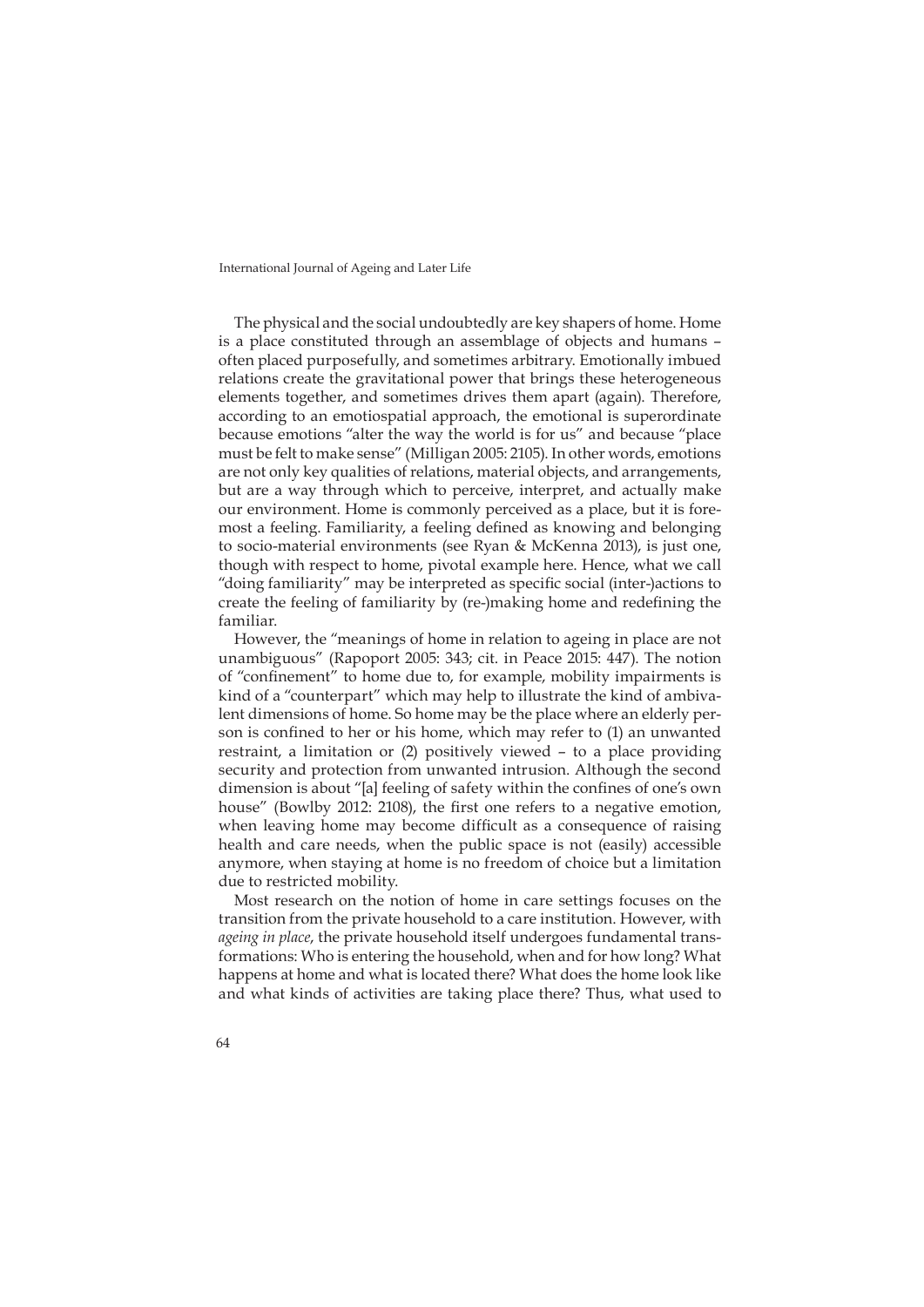be familiar about home may be challenged due to care provision at home as well as by changing physical and cognitive conditions. Angus et al. (2005: 161) show that although there is a strong preference for home care from care recipients and their family caregivers, the practices and experiences within their homes are "disrupted and reconfigured by the insertion of logics emanating from the healthcare field," and that the "domestic and health care fields were superimposed within the space of home," hence logics of home clash with logics of (professional) healthcare. As we will show, the setting we are focusing on in this paper – that is, migrant live-in care arrangements – mixes this up in a somewhat different way: By introducing paid care provision into the home, the live-in arrangement refers to this "superimposition of the care field on the domestic," that is, the fact that another logic – namely, the one of paid-for care provision and its market-related dynamics – may become dominant. However, the specific nature of the live-in arrangements we focus on also tends to (re-)establish relationships and practices that clearly refer to the domestic and hence familial logic (see, e.g. Baldassar et al. 2017 on kinning processes between migrant care workers, the care receivers, and their extended family).

# Aging in an Ideal and Familiar Place

The interviews illustrate that the main reason for engaging a live-in care worker was a clinging to the idea of home as the ideal place to age and to be cared for, despite increasing need for support. This conviction is related to general social norms and current policies that articulate the home as the ideal place of elder care. Our interviews show that on top of that, the expressed conviction is often rooted in a promise.

This is, for example, what Sarah<sup>2</sup> refers to when talking about her mother with acute and high care needs due to a complicated fracture after a fall:

I just couldn't imagine bringing her to a nursing home. In those days, earlier, we often discussed the issue and she used to say: "It would be nice if one could die at home." And I used to reply to her that I respected this wish and that I would do whatever it takes to make it possible. (Sarah)

<sup>2</sup> All informants' names are pseudonyms.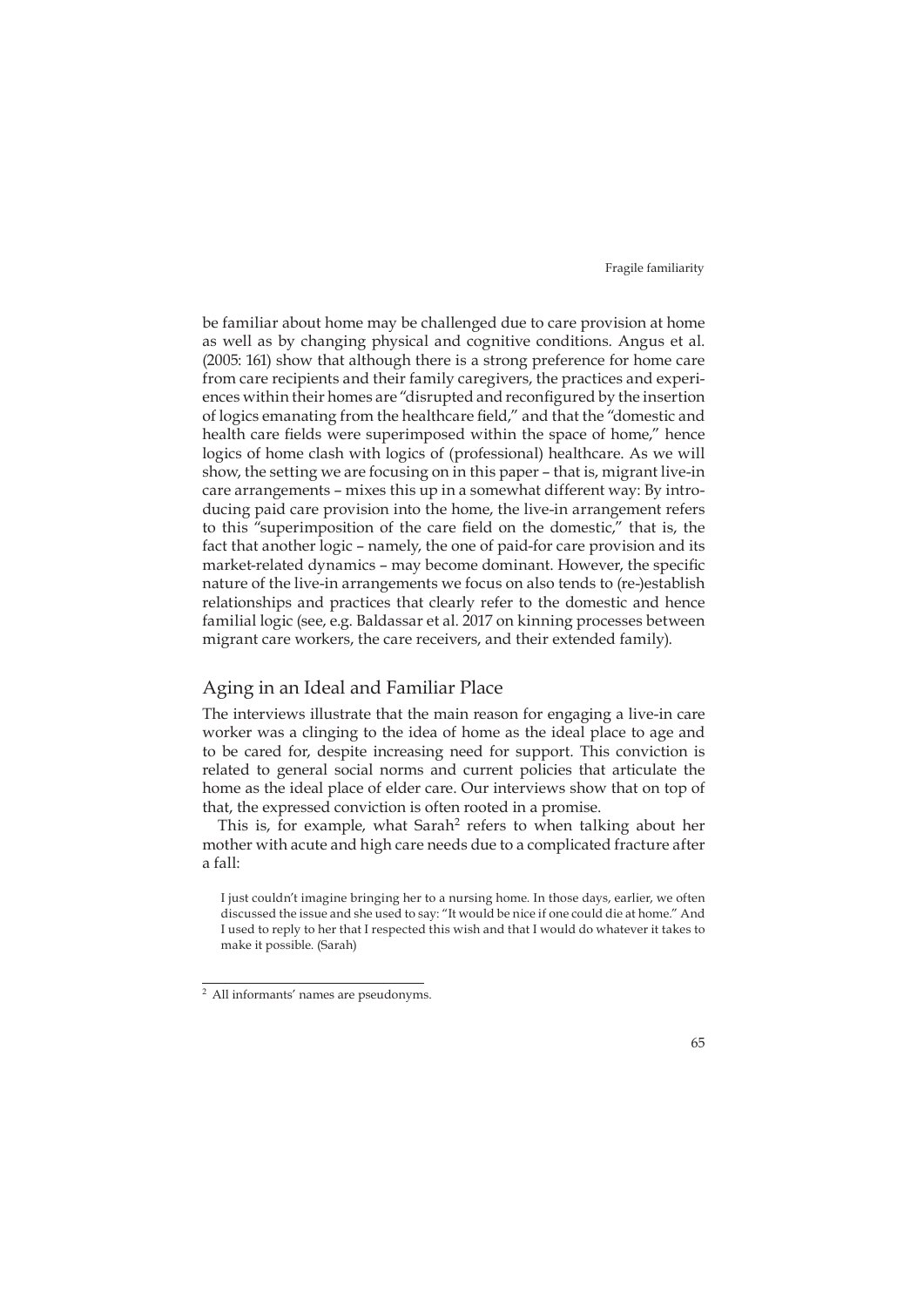Also, Barbara who organized a live-in care arrangement for her mother suffering from dementia clearly refers to a promise given to her mother earlier in live:

[...] it was clear she can stay there, yes we promised her that too, she can stay there, she can be on the farm. Since she has lived there for 50 years. (Barbara)

Anna, who organized a migrant care worker because her mother suffered from Parkinson and dementia, while her father getting older himself, could not cover all the care needed, explained that she felt in charge of keeping a promise their parents gave each other:

My father and mother had promised themselves that they would make sure that they could stay at home as long as possible, even if someone became ill. (Anna)

As these three, all interviewees, were bothered with respect to the wish of their mother or father, they felt a clear moral obligation to fulfill this wish and to keep earlier promises. These quotes can be read as manifestations of intergenerational reciprocity duties (see, e.g. Hollstein 2005) and moral beliefs which influence the care arrangement (see, e.g. Kordasiewicz, Radziwinowiczowna & Kloc-Nowak 2018). Looking at family care, informal care, and home care, we have to point to life course-specific needs of care, that is, the "importance of the timescale of the human life course and of intergenerational relationships of care" (Bowlby 2012: 2105). Resulting in a generational interdependency, that is, adults care for (their) children and are "repaid" in their old age by care from their (own) children or by care from other able-bodied adults (ibid.). However, this intergenerational reciprocity debt did not always manifest in such an explicit mode as it does in the presented quotes. Sometimes it was more latent and as a subtext built the basis for feeling responsible of facilitating ageing at home. Referring to Bowlby (2012: 2106), one could argue that these emotional and social links expressed by a promise or by a feeling of responsibility represent what she calls "cultures of care" based in a shared family biography and including "pattern[s] of care behavior amongst families (…) learned over time, through relationships between individuals in place and through space."

Our analysis shows that interviewees additionally associated the home with key qualities of care such as (1) autonomy and self-determination as well as (2) compassionate, personal, and individual care. On top of this,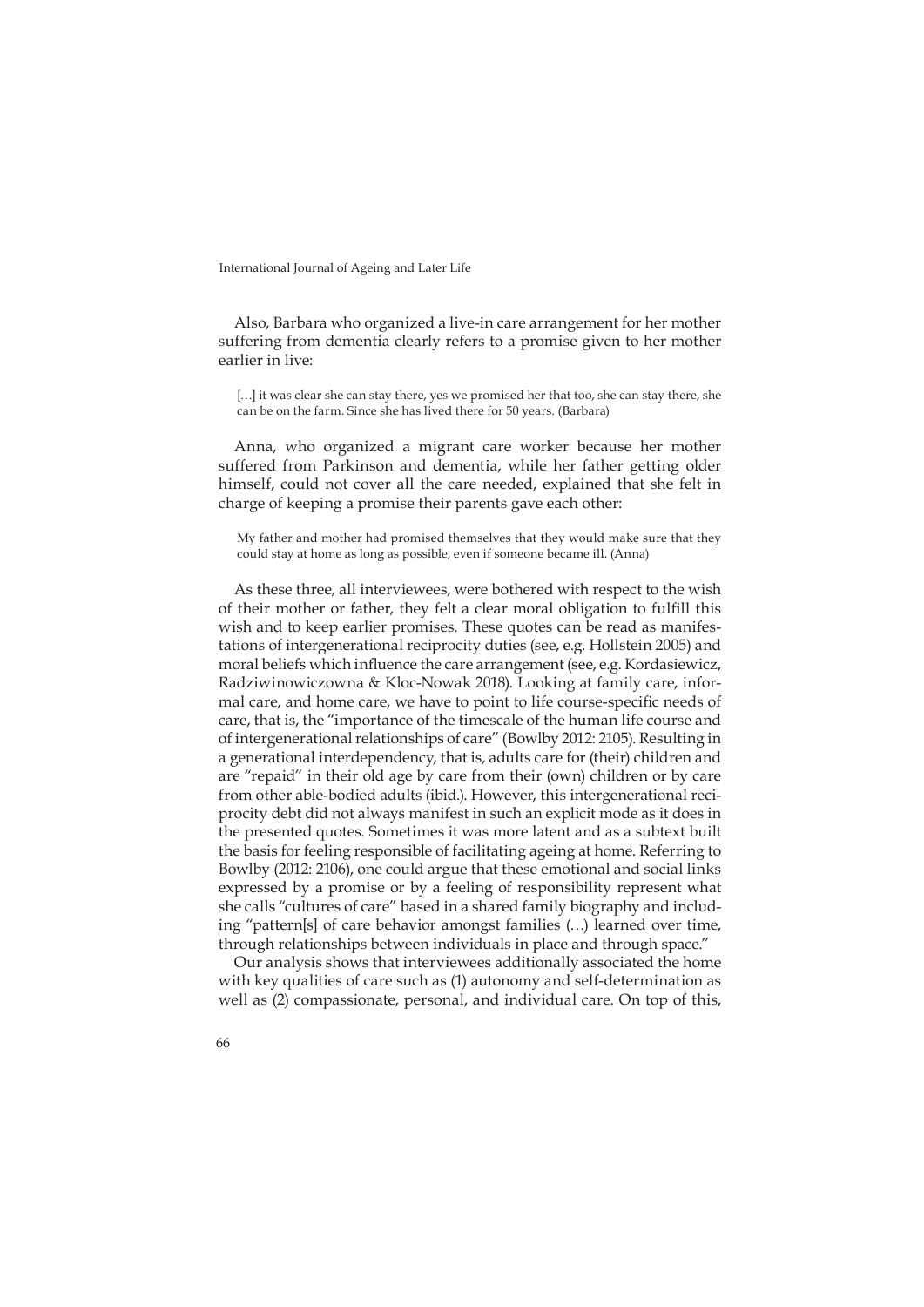some interviewees articulated the home as a therapeutic landscape with the potential to maintain or improve well-being of the person cared for.

It is so important that they feel comfortable and are in their familiar surroundings, even if they live in a completely different time, but when they come back and see, that is still what they are used to…the familiarity of one's own home that is something very important. (Peter)

Like in this quote of Peter who had engaged a migrant care worker to take care of his mother suffering from severe dementia (what he refers to when saying she lives in a completely different time), a familiar environment was repeatedly explained to be a crucial quality of care by all the interviewees. First, doctors would see it as key to cope with dementia, a disease that entails increasing degrees of confusion. Second, a familiar environment was seen as stimulating not only because it allows continuing with simple household chores, but also because neighbors and friends stop by and generate interaction. These statements underpin the meaning of home as a focal point of most people's lives, and the relevance of daily practices involved in maintaining home, such as cleaning, cooking, or caring, which may be understood as domestic rituals that serve to develop the emotional and social meanings of home by "restoring symbolic boundaries and meaningful categories" (Cieraad 1999: 11). Our analysis, though, shows that the continuity of place did not imply continuity in familiarity per se because when an unknown person, that is, in our cases a live-in migrant care worker, enters the home, the very nature of this place changes.

# Experiences of Disrupted Familiarity

# *A Sense of Alienation and Compromised Privacy*

In fact, a variety of things change, both material and social. With a "stranger" in the house, there is a sense of alienation. This is what the quote of Sarah makes clear:

I realized that mum had difficulty with somebody being in the house for 24 hours, and a stranger. She would have preferred me to be there, but this was not feasible. (…) I realized that it is strange, for a woman who had lived on her own, had got everything done on her own. But I guess she understood that there was no alternative. (Sarah)

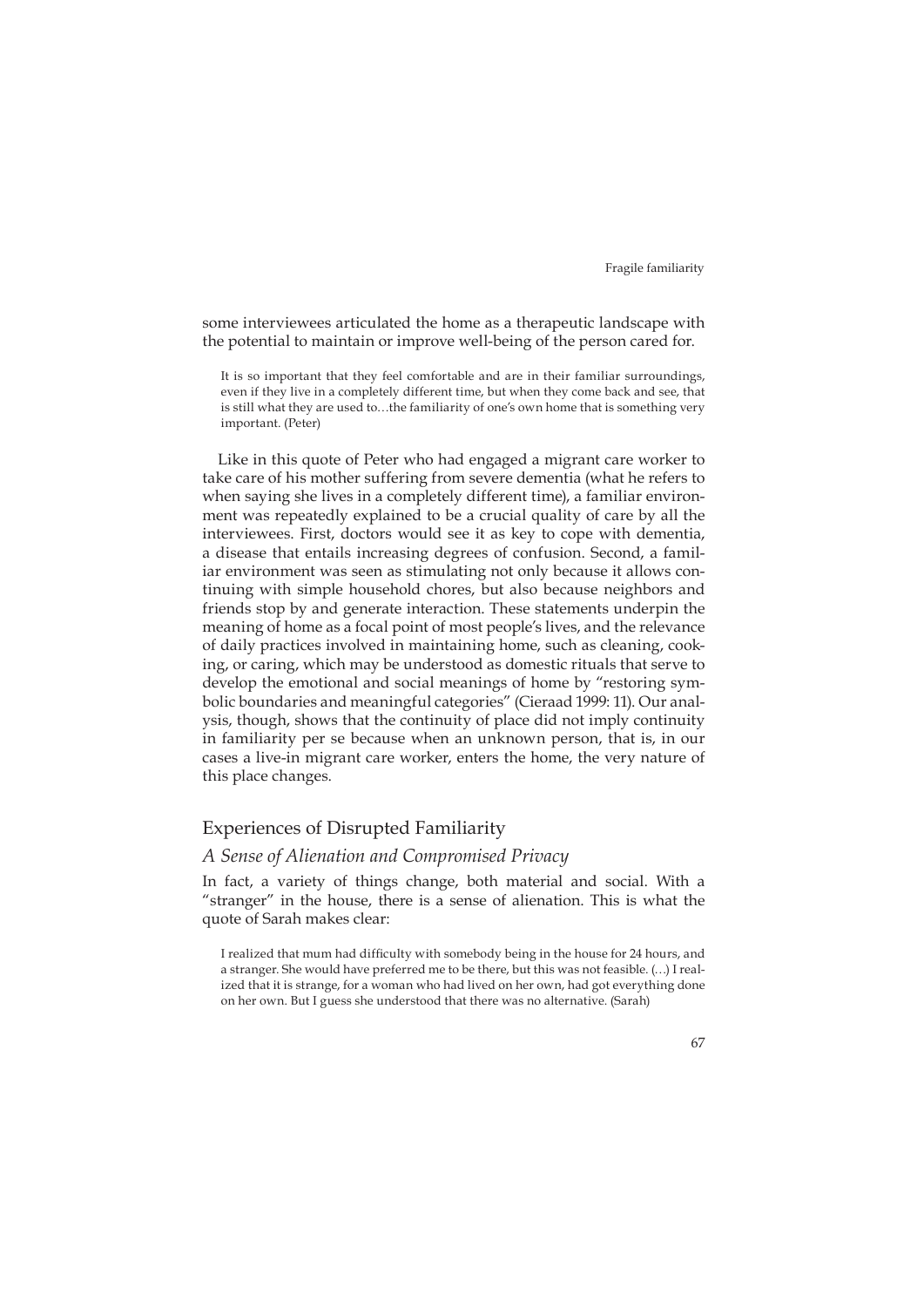The fact that someone unknown is continuously present in the home is clearly stated as being highly irritating for the mother. Here, a person perceived as a stranger virtually becomes a cohabitant; hence, privacy is compromised because someone nonfamiliar is physically present in the private space of the home around-the-clock. As the quote makes clear, the presence of a more familiar person, that is, the daughter, would have been preferred.

As the mother depends on the care the "stranger" will provide, her endowment to exclude this person from home is compromised. This seems to be specifically challenging as the mother used to be an independent person able to organize her life on her own. What pops up here in addition to the dichotomy of the strange, represented by the live-in caregiver, and the familiar, represented by the daughter, is the issue of dependence as a counterpart to the ideal of autonomy. Although one could argue that becoming dependent is a challenge to the mother–daughter relationship, as shifting responsibilities arise, this seems less threatening than the entrance of the stranger into the home.

Similar to the shifting roles of mother and daughter, dimensions of power are at play as well. Although the daughter acknowledges the emotional challenge the live-in arrangement means to her mother, the daughter makes clear that the more familiar option (i.e. herself being there) is not feasible for her. Hence, her mother does not have a choice; she realizes that there is no alternative solution. To be able to stay at home, that is, the supposed most familiar place, implicates the need to cope with a maximum challenge to the very quality of the same, that is, to deal with the alienation of home by the comprehensive presence of a stranger.

Referring to the literature on ambivalence within intergenerational relationships (see, e.g. Lettke & Lüscher 2002; Lüscher 2005), one could critically question the supposed harmony between family members when comprehensive care needs arise. This is what the following quote of Samuel who engaged a live-in care worker for his 88-year-old mother points to:

It's not all sheer joy – you wouldn't have had vain joy with father either. (Samuel)

Samuel compares the challenging quality of the live-in care arrangement with the potential experience of further living together with her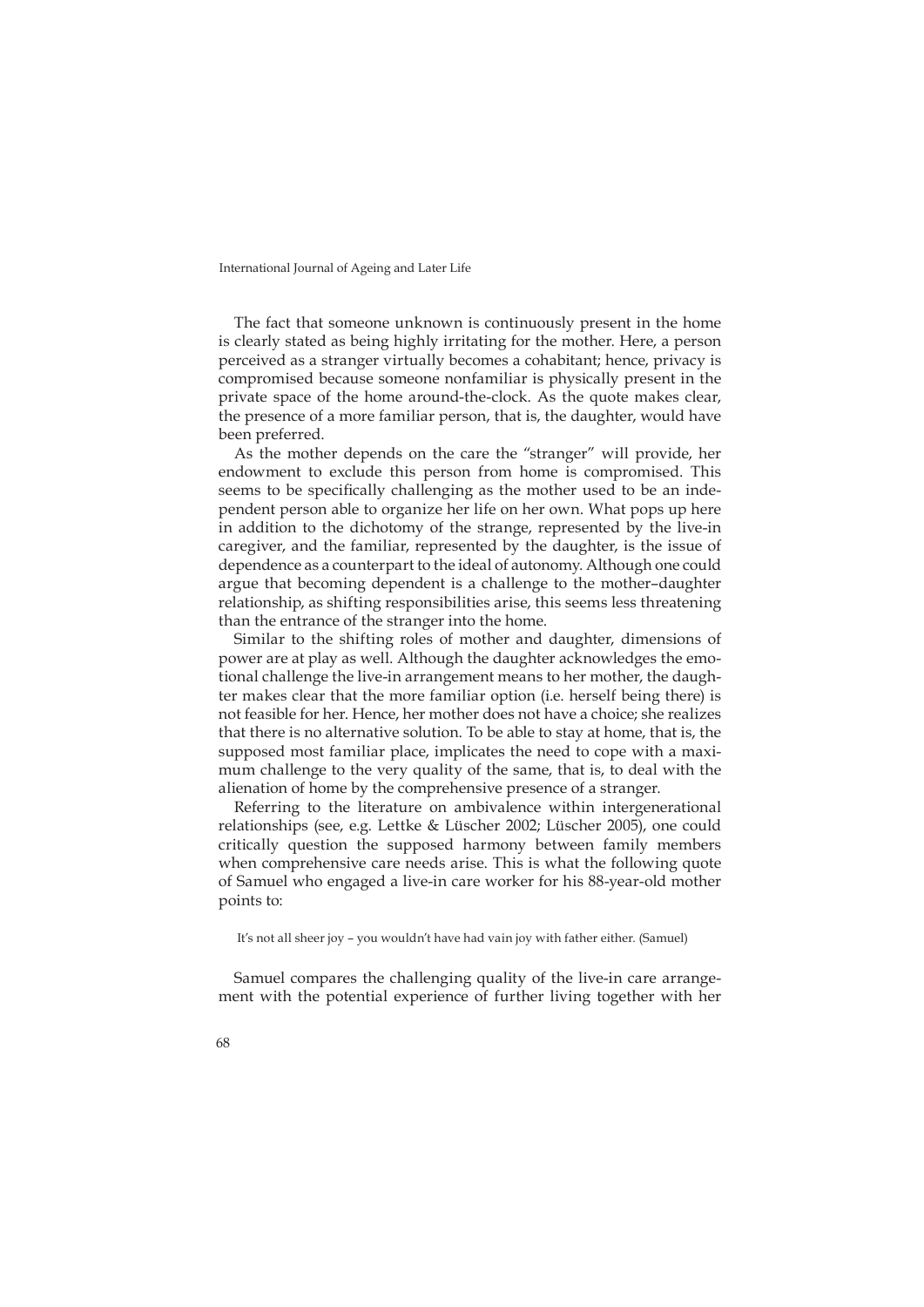husband (who had died some years before). Of course, to be cared for by a family member neither guarantees the absence of conflicts nor the presence of harmony. However, care and support would be organized within the established modes and biographically shaped forms of potential conflict or harmony, that is, within the relationship both familiar to the person in need of care as well as to the caregiver.

# *Transformation of Habits and Rituals*

As a consequence of the continuing presence within the home space, the live-in care worker constitutes a significant other. The live-in care worker represents an active subject which wants to get things done, requests responses, and has a professional mission to accomplish. Samuel repeatedly reflected on these challenges in relation to daily routines. His mother and the live-in care worker have to share part of their life with someone who – at least at the beginning – is a stranger, someone from another country who, if at all, only basically speaks their language. They have to develop and implement shared daily routines without really having any joint experiences they could refer to. Hence, they need to negotiate to try to make things clear and to organize tasks and distribute household chores. This may turn out to be rather challenging:

[...] well, now this woman [the live-in care worker] enters my mother's life and begins to take up space and to work according to her own ideas. That's not easy. […] And my mother couldn't make her needs clear. I asked once in a while when there was a friction: How did you express this to her [the live-in care worker]? And, I said, I understand, because I am your son and I know how she thinks. (Samuel)

The challenge here is not just about a lack of language skills. Rather, the lack of familiarity becomes apparent. The son makes clear that he understands what his mother wanted to express only because they share a joint history. If the mother wants to communicate her concerns, she must do this in a way that is understandable to the live-in care worker. This tangles language skills, but goes far beyond it. Although the content of the communication may refer to intimate daily routines in the home space, one cannot refer to familiar frames of references, as the two persons involved do not (yet) share any joint experiences necessary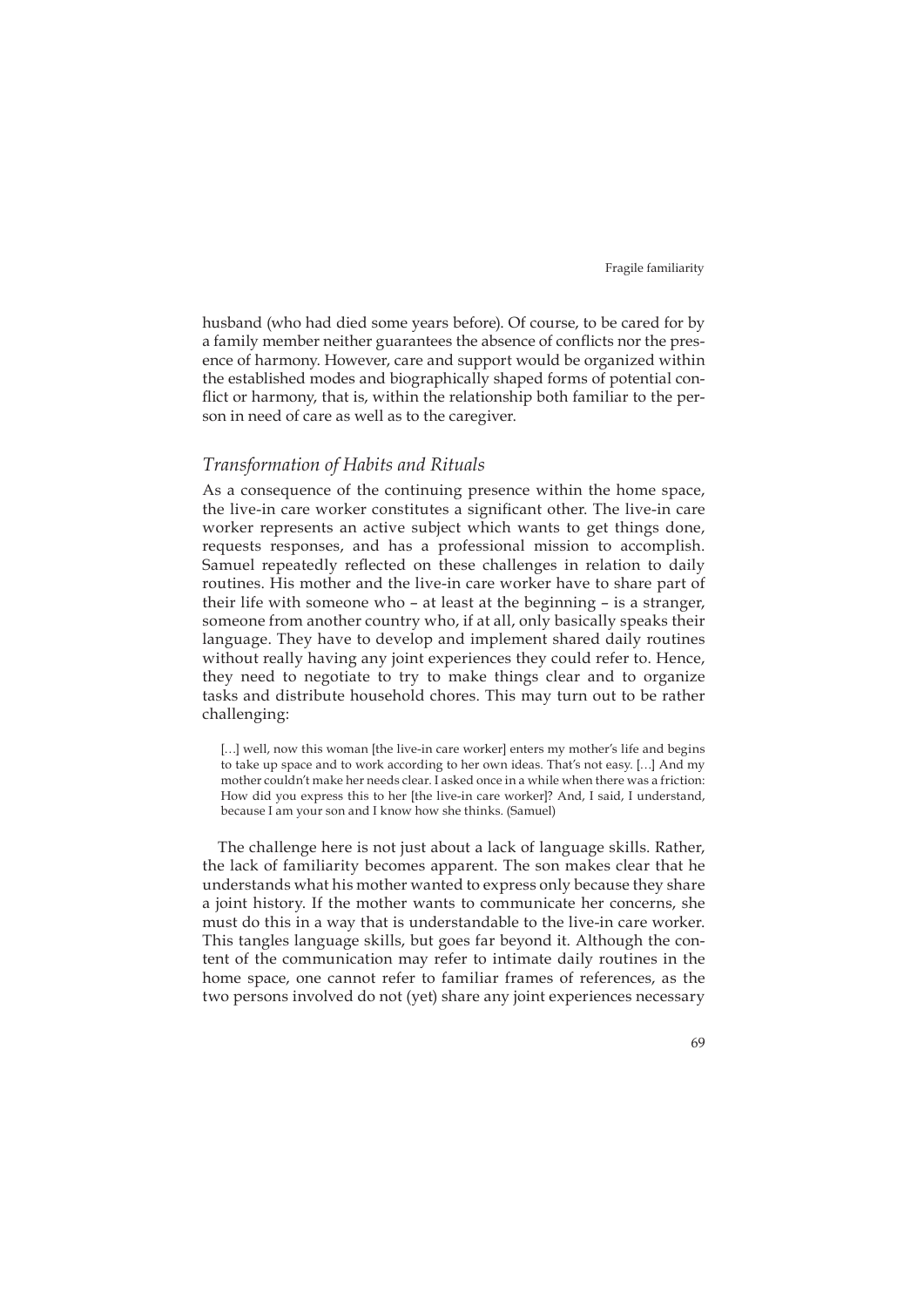for this. Although they do live together, they are strangers to each other. What is needed here is a language that bridges between the individual past of the persons involved and the shared present. Furthermore, there is a need for a specific style of communication that links the intimate quality of the topics (intimate because it is about rituals, habits, individual preferences, and so on) to the fact that the relationship is not (yet) an intimate or familiar one. Hence, one could argue, the professional logic of the arrangement clashes with the domestic one.

### *Compromised Autonomy and Contested Self-Determination*

The entrance of a live-in care worker also transforms habits and challenges familiar rituals in a very profound way. As already stated, daily practices such as cleaning or cooking are basic for creating familiarity in the domestic space (Cieraad 1999). Respectively, food was often mentioned in the narratives, referring to different traditions on how to prepare meals, to what counts as healthy food, or what kind of food one is used to, and so on. Samuel reports about friction points in this respect:

For example, she [the live-in caregiver] thought that, because my mother was having coffee and bread for breakfast, as many elderly people do, that her diet was unbalanced. So, she prepared muesli for breakfast. My mother said: "In my entire life I never had muesli for breakfast." And the carer said: "This is healthy." My mother said: "That's true, but I don't have muesli for breakfast." [The carer replied:] "Nevertheless, you eat breakfast, it's healthy." These are the kinds of things the two didn't really get along. (Samuel)

Food debates like this one illustrate the multifold dynamics of the superimposition of the foreign, that is, unfamiliar logics into the familiar daily routines of the home space. In this quote, the live-in caregiver in fact takes her job rather serious and wants to optimize the diet of the person in need of care – also against her will. Samuel further reflected on the fact that his mother felt oppressed and also explicitly expressed that she "did not want to obey." She obviously thought she'd left these things behind at her age. What is central in the quote in relation to familiarity is the term "in my entire life" which clearly refers to rituals and habits that are challenged by the introduction of a new diet for breakfast considered to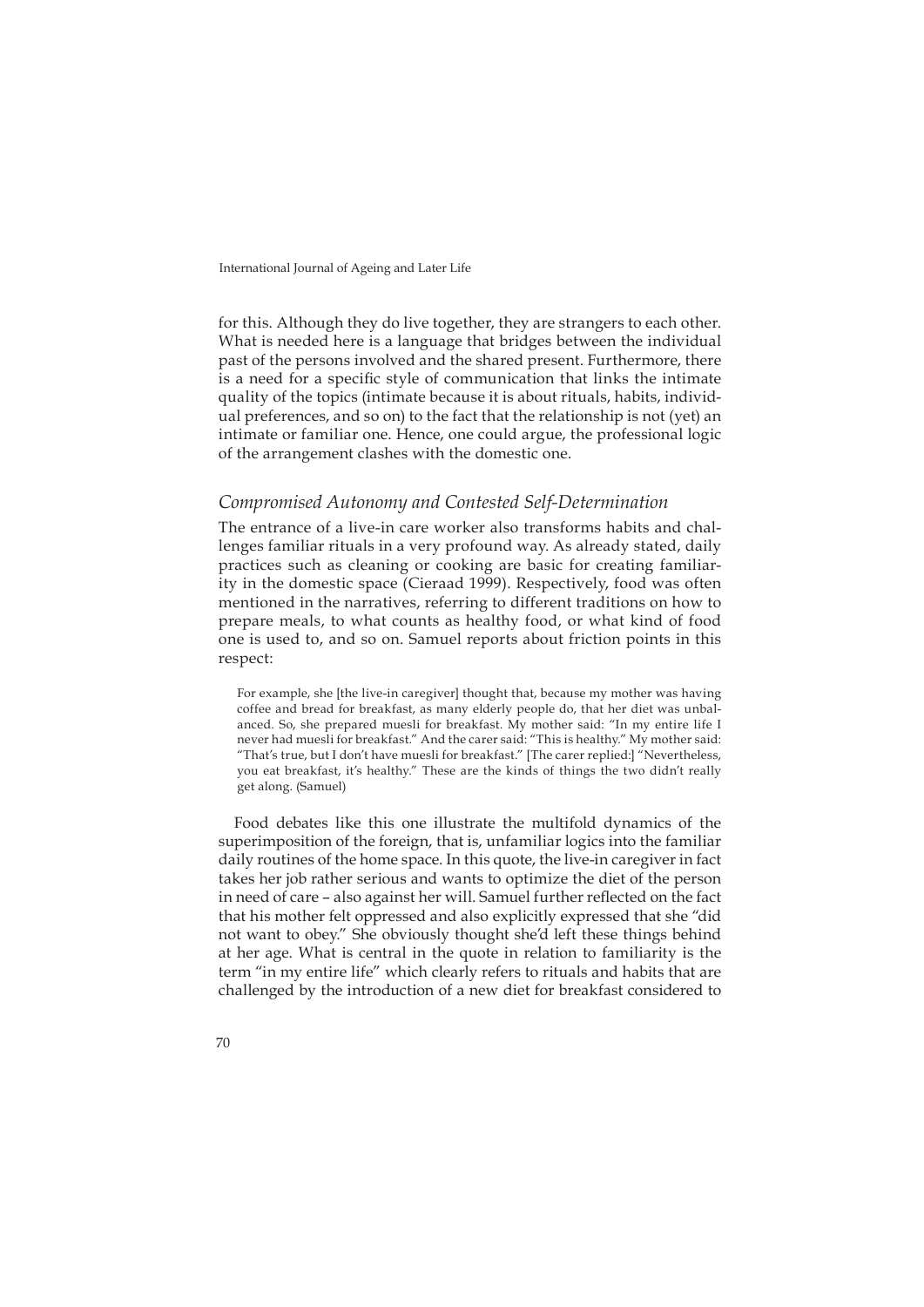be healthier by the migrant care worker. Again, power dimensions<sup>3</sup> turn out to be crucial as well as a tension between the professional mission of the live-in care worker and the habits and preferences of the person in need for care.4

# "Doing Familiarity" – Ways to Cope with New Situations

The interviews illustrate a range of conflicting power dynamics represented through the attempts of mutual domestication of the person in need of care and of the live-in caregiver, which may be summarized into the question: Who adapts how and to which changes? The interviews reveal a variety of adaptions to the new situation. Generally, we could find two ways of dealing with change and unfamiliarity in the interviews: (1) adaptation to the new situation, and (2) introduction of another change to circumvent unfamiliarity.

One form of adaption is to transform the unfamiliar into a familiar thing. For example, both the person in need of care and the live-in care worker might accept changing their habits. This includes reinterpreting and adapting over time. And often, it does not go without conflicts. Family caregivers turned out to put in a lot of time and effort to mediate between the cared-for and the live-in care workers. Making the unfamiliar familiar by reinterpreting and adapting is a strategy that also applies to the live-in care worker as a person. The interviews contain various instances that indicate that the subject position of the live-in care worker is shifted from a strange outsider and a paid-for care worker to a member of the family.

The caregiver can become part of the family. She was part of us somehow. We spent a lot of time together. I mean, I was there every day. And although it was only for two weeks, a bonding developed. (Sarah)

<sup>3</sup> It is important to note that power asymmetries exist between the live-in care giver and the person in need of care or his/her family in both directions. As a consequence of our focus on the notion of familiarity in live-in care and how it is negotiated by the interviewed family caregivers, however, the vulnerable dimension of the live-in care worker is less addressed in our data. <sup>4</sup> Although live-in caregivers usually come from places that are deemed culturally different from Switzerland, reference to cultural differences was largely confined to food and cooking habits. Consistent with van Holten & Soom Ammann (2016), cultural difference was largely used to explain irritating behavior and encounters in our data set.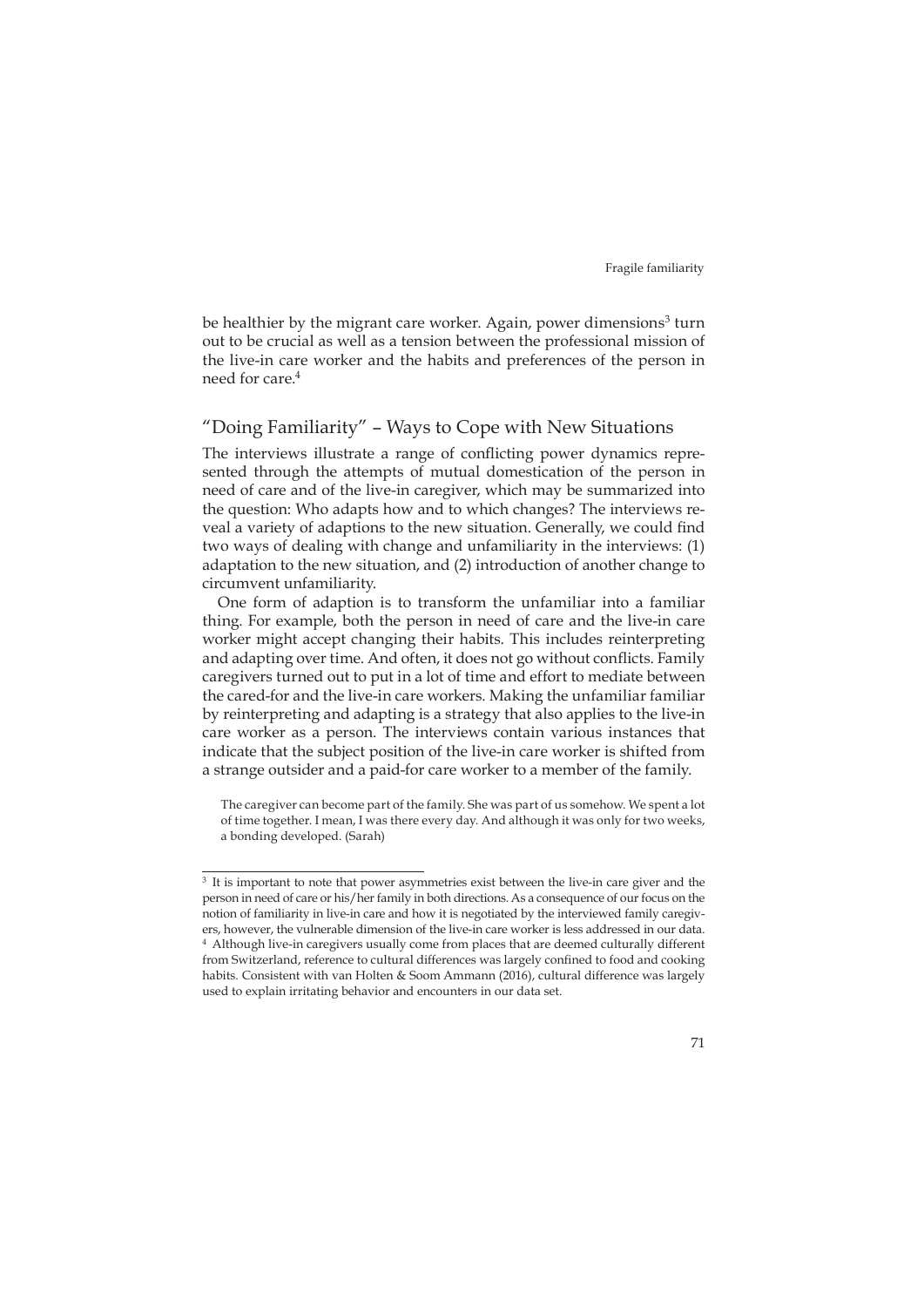Thus, adaptation is here done via attempting to redefine the "stranger" as "being part of the family." When employed caregivers become quasi-family members, their position in the social network changes. This strategy, also referred to as "kinning process" (Baldassar et al. 2017), refers to kinship as something not constituted by pure biological ties but rather as something "fundamentally relational and performative" which is "negotiated on a daily basis through diverse activities, with caregiving being the most significant" (Baldassar et al. 2017: 526).

Moving away from the subject position of a paid worker, however, blurs the boundaries between leisure and work even more (see Truong 2011). Some caregivers, for example, were invited to family events, and, although they started to take care of the guests or to clean the kitchen, their participation was considered as spare time. One migrant caregiver even accompanied the person in need of care and her family caregiver to a holiday, but it was framed as the caregiver's holiday, too. However, as compassionate care is viewed as crucial, it also renders the live-in caregiver as non- or at least less replaceable. This increases the household's dependency on them. So, shifting the live-in caregiver's subject position toward a family member implies complex asymmetries and can simultaneously work to the advantage or disadvantage of the live-in caregiver.

Time and continuity are two central aspects of adaptation and doing familiarity. Adaptation is described in the interviews as a mutual approach, getting to know each other, and getting "closer." This requires an intensive learning process for all involved, at the end of which familiarization potentially can take place. This is illustrated by the following quotation, in which Samuel reports on everyday situations that have meanwhile become harmonious:

And now so over the two and a half years they have got used to each other and know how the other one thinks, and that has also relaxed a little bit.[…] When I sometimes visit them and I see them sitting in front of the big window, looking down into the valley and drinking coffee, so harmoniously together, then I have the feeling that it can't be that bad. Or when I see them working together in the garden and planting creatively in a way and, afterwards I think, it's still in a way a hand-in-hand walk. (Samuel)

However, the described familiarity remains a fragile achievement, which can be contested at any stage. Continuity and regularity are important prerequisites. Often, family caregivers tried to extend the working contract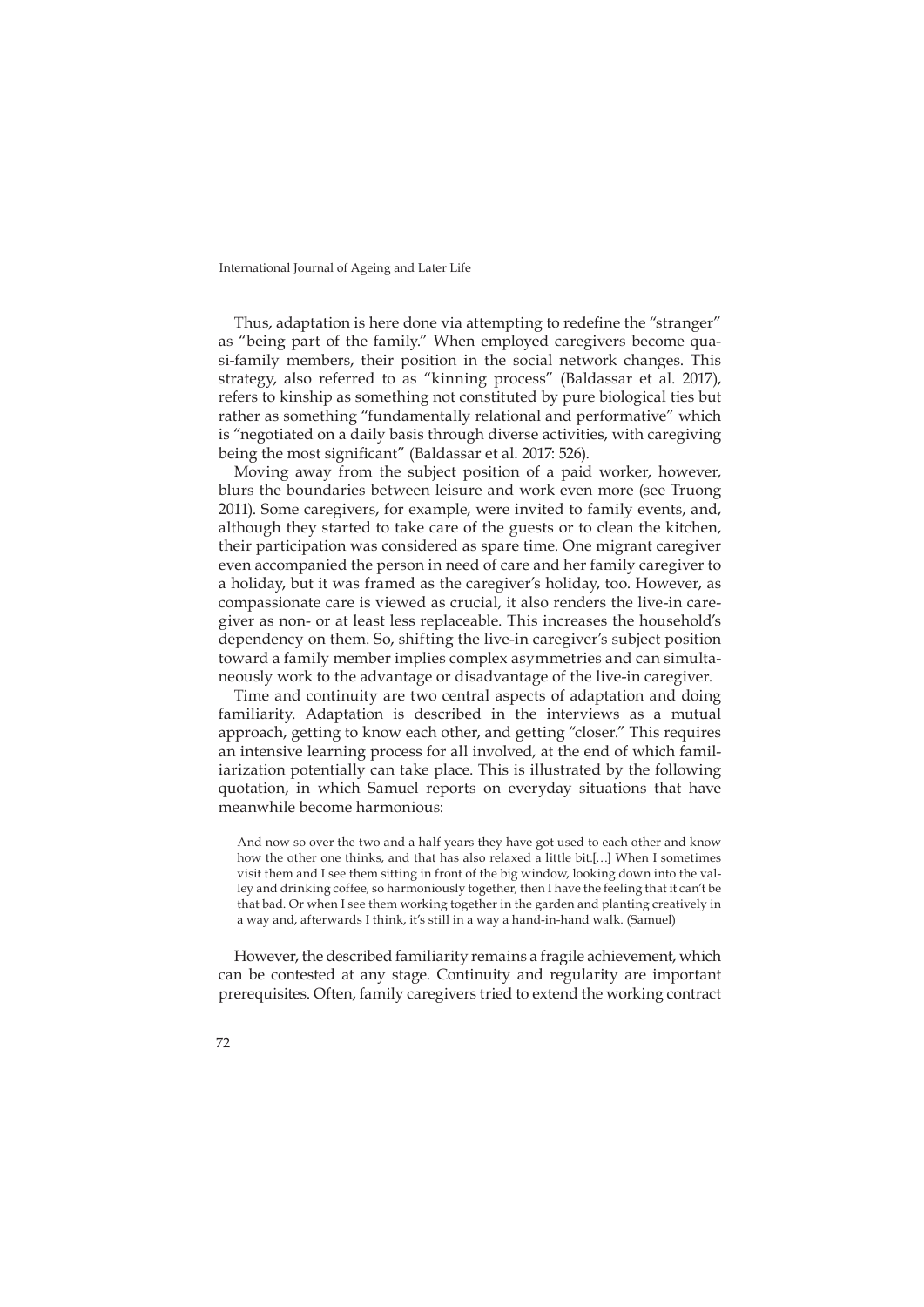to achieve more continuity, which was not always possible due to restrictions of the intermediary agency, restrictive migration policies or individual preferences of the migrant care worker. Those arrangements in which turn-taking of the migrant care workers was very frequent or where they only stayed for a short time, that is, 1 or 2 weeks, and did not come back again were considered as unsatisfactory by the interviewees. This may be understood as a direct consequence of the failure of restoring familiarity over time. Nevertheless, when the same two or three migrant women took turns, a certain familiarity could be achieved. What was striking here was that usually one of the migrant women stood out as particularly reliable and delivering extraordinary care services in comparison to the other care workers involved. This may be seen as an attempt to construct one main caregiver among the changing caregivers who stands out due to specific individual characteristics and hence fits the care arrangements at its best. Hence, this represents a further realization of the "doing familiarity" strategy.

Another form of adaption is to accept the new as something unfamiliar that might well remain strange. This includes a transformation of the notion of home; it now includes unfamiliar elements. The unfamiliar elements might not be bothering or they might be the bitter pill one is ready to swallow for the higher aim of staying at home. The last sentence of the first quote indicates this trade-off: "But I guess she realized that there was no alternative."

#### Conclusions

Based on the analyses we intended to illustrate that familiarity is a result of (inter-)action and social construction, rather than a given status or fact. Hence, we understand familiarity as relational; it describes a dynamic relation between persons, their resources, and their environment. Furthermore, familiarity is associated with recognition, repetition, continuity, stability, and safety, with time and space being further relevant factors of familiarity, pointing to the experiences in the past and the meanings of specific places such as, for example, the home. Hence, we understand familiarity as a condition that is threatened by change.

Change, that is, encountering new environments and situations, is challenging or even shattering familiarity by evoking feelings of unfamiliarity. Experiencing unfamiliarity may result in not only alienation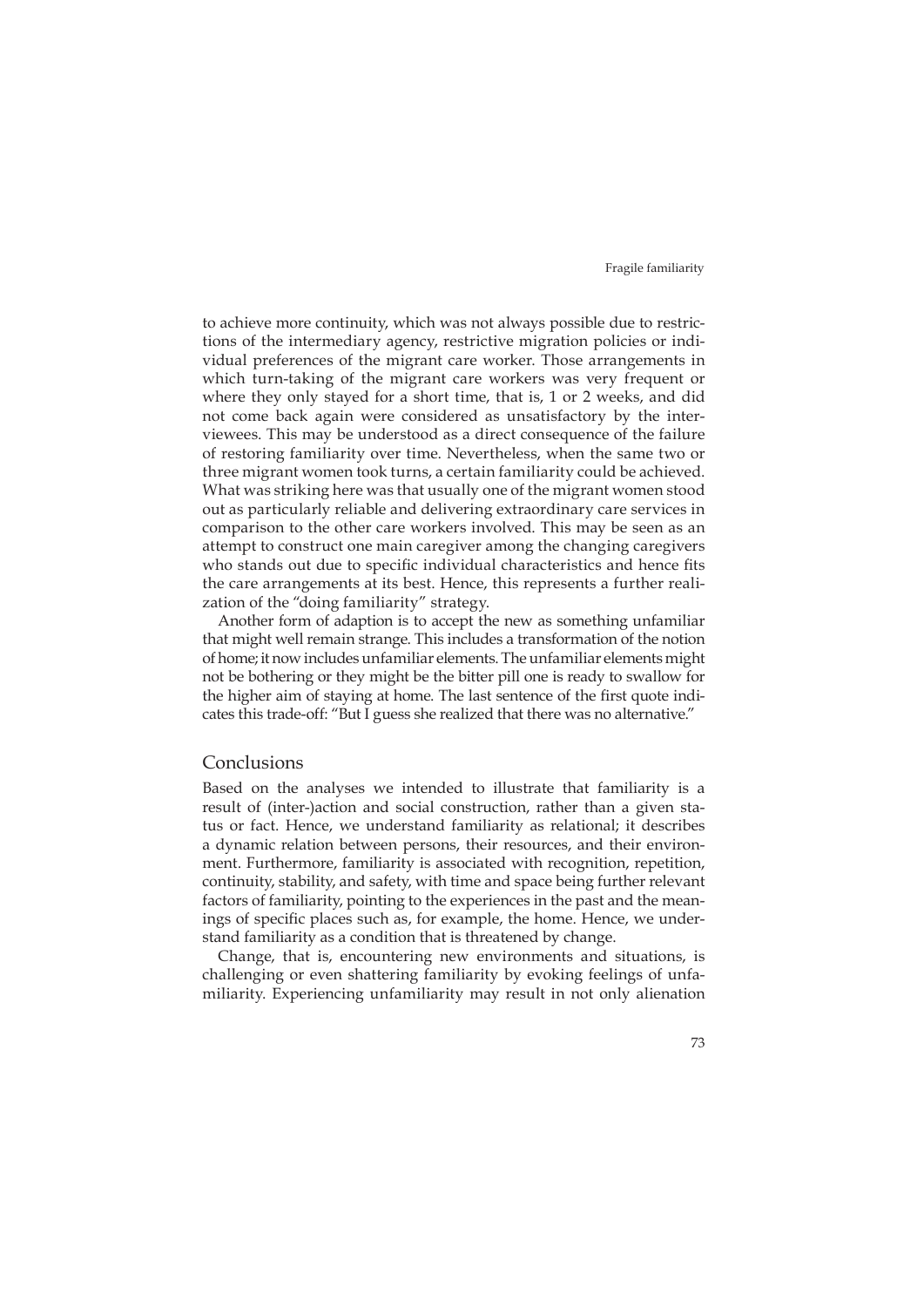and confusion but also curiosity to explore and understand the novelty. With time and through reinterpretation and adaptation, the new situation might be integrated into a relation of familiarity to a new set of entities, and familiarity might be restored. Or change leads to a lingering feeling of strangeness. We call this reinterpretation and adaptation to change the "work" that is needed to achieve familiarity. This further implies that familiarity is a precarious condition, always at risk of being questioned or brought down.

Hiring a live-in caregiver allowed care recipients to stay at home and family caregivers keeping their promise to facilitate ageing at home. Hiring a live-in caregiver did not, though, allow continuing some of the core qualities that were associated with home care. As we have shown, autonomy and privacy are both compromised, at least temporarily. This is important because often they were the very reason to maintain home care and hire a live-in caregiver.

Autonomy and privacy are both closely linked to control. Milligan (2005: 2107) notes: "The transition of care to a care-home setting marks a clear shift in the balance of power in the caregiving relationship from informal to formal caregivers. Informal carers and care recipients lose the ability to exclude" and define the terms of how care is delivered. While with a live-in care arrangement the family caregiver and care recipient keep in control to some extent, we have also shown that this control, due to the complex asymmetries at work, can be rather limited and need to be worked on.

Our empirical data suggest that there are different ways of dealing with threats to familiarity. All of them imply work: adapting to or searching for new arrangements entail efforts, emotional and physical. The interviews clearly showed that taking in a live-in caregiver entails change that is not easily shrugged away for all involved parties. For some, the price is too high. If the effort to adapt and re-establish familiarity at home was considered too intensive or not worthwhile, the agreement with the live-in caregiver was resigned and the person in need of care had to enter a nursing home.

Research has highlighted that care migration entails a problematic transnational transfer of care work. Caregivers who come to work in Northwestern European countries are missing in their home countries. Our research offers a more nuanced picture on the nitty-gritty everyday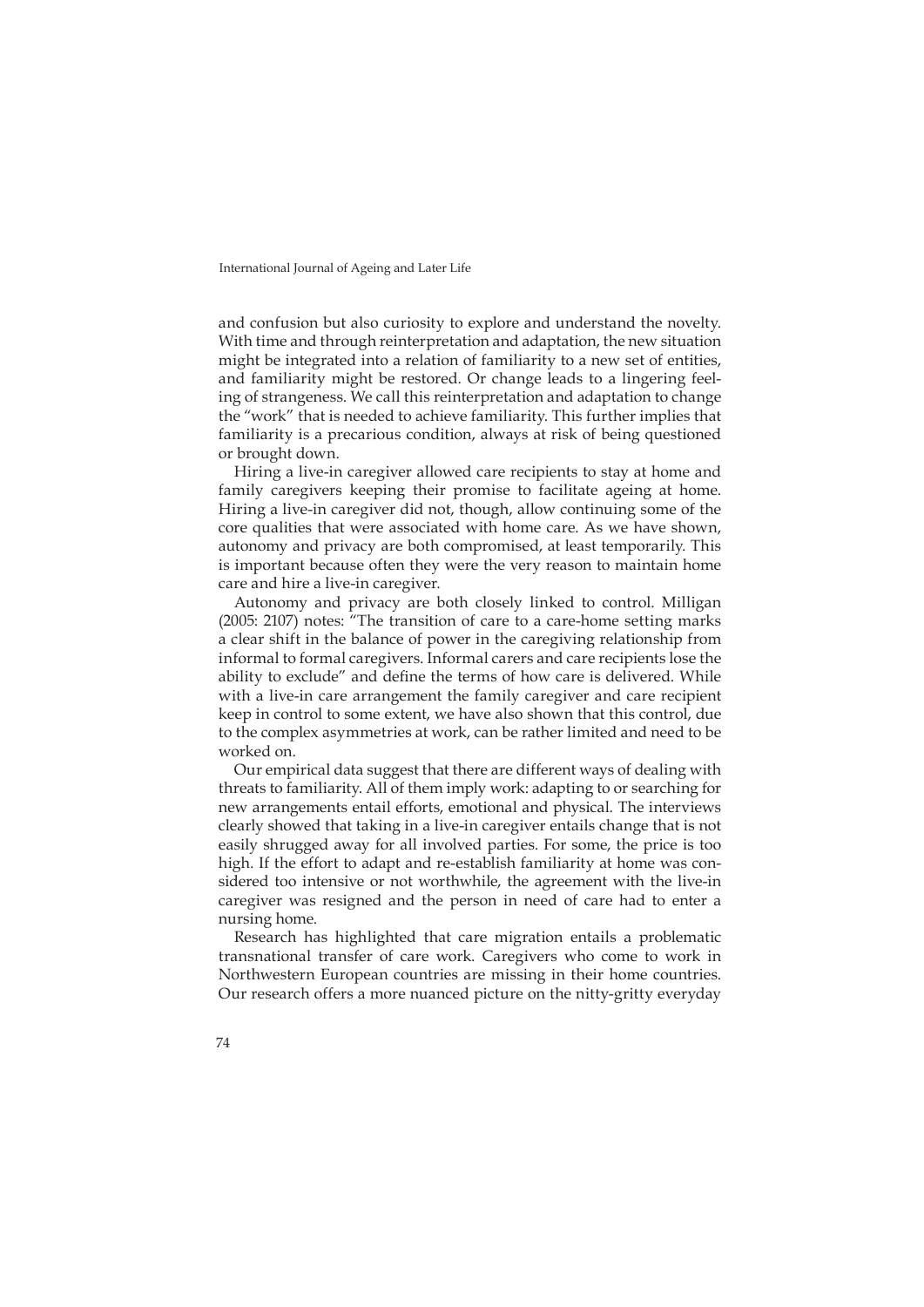life in live-in care arrangements, and it reveals the complexity of adapting to it. Foremost, it challenges the idea that remaining at home is about continuity. It probably is as much about change as moving to a nursing home.

### Corresponding Author

*Karin van Holten*, Careum School of Health, Kalaidos University of Applied Sciences, Pestalozzistrasse 5, 8032 Zurich, Email: [karin.vanholten@](mailto:karin.vanholten@careum-hochschule.ch) [careum-hochschule.ch](mailto:karin.vanholten@careum-hochschule.ch).

### References

- Allan, G. & Crow, G. (2001). *Families, Households, and Society*. *Sociology for a Changing World*. Basingstoke, NY: Palgrave.
- Anderson, A. (2012). Europe's care regimes and the role of migrant care workers within them. *Population Ageing* 5(2): 135–146. doi:10.1007/ s12062-012-9063-y
- Angus, J., Kontos, P., Dyck, I., McKeever, P. & Poland, B. (2005). The personal significance of home: Habitus and the experience of receiving long-term home care. *Sociology of Health & Illness* 27(2): 161–187. doi:10.1111/j.1467-9566.2005.00438.x
- Baldassar, L., Ferrero, L. & Portis, L. (2017). More like a daughter than an employee: The kinning process between migrant care workers, elderly care receivers and their extended families. *Identities, Global Studies in Culture and Power* 24(5): 524–541. doi:10.1080/1070289X.2017.1345544
- Bettio, F. & Verashchagina, A. (2010). *Long-Term Care for the Elderly. Provisions and Providers in 33 European Countries. Synthesis Report for the Use of the European Commission [Internet]*. Directorate- General Justice, Unit D1 "Gender Equality." Available on [https://doi.org/](https://doi.org/​10.2838/87307) [10.2838/87307](https://doi.org/​10.2838/87307) (Accessed: September 1, 2019).
- Bischofberger, I. (2011). Angehörige als wandelnde Patientenakte: Ausgewählte Ergebnisse aus einem Projekt zur Klärung der Rolle der Angehörigen. [Family caregivers as walking patient-records: Selected results from a project to clarify the role of family caregivers]. *Care Management* 4(5): 27–29.
- Bowlby, S. (2012). Recognising the time Space dimensions of care: Caringscapes and carescapes. *Environment and Planning A* 44(9): 2101–2118.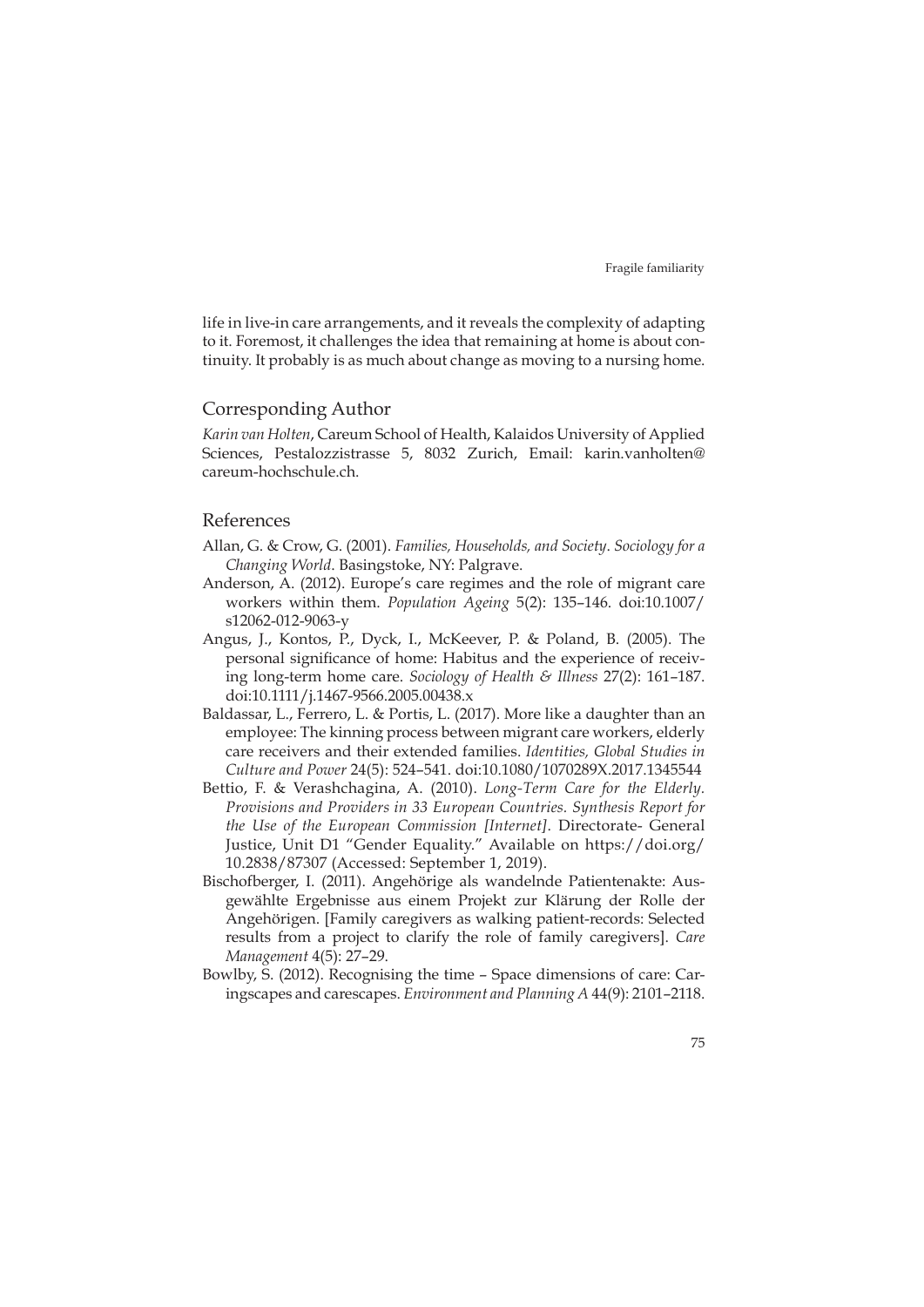- Bowlby, S., Gregory, S. & McKie, L. (1997). Doing home: Patriarchy, caring, and space. *Women's Studies International Forum* 20(3): 343–350.
- Chambers, P., Allan, G. & Phillipson, C. (2009). *Family Practices in Later Life*. *Ageing and the Lifecourse Series: 2009: 1*. Bristol: Policy.
- Chiatti, C., Di Rosa, M., Melchiorre, M. G., Manzoli, L., Rimland, J. & Lamura, G. (2013) Migrant care workers as protective factor against caregiver burden: Results from a longitudinal analysis of the EURO-FAMCARE study in Italy. *Aging & Mental Health* 17(5): 609–614.
- Cieraad, I. (1999). *At Home: An Anthropology of Domestic Space*. Syracuse: Syracuse University Press.
- Colombo, F., Llena-Nozal, A., Mercier, J. & Tjadens, F. (2011). *Help Wanted?: Providing and Paying for Long-Term Care*. Paris: OECD.
- Davies, S. & Nolan, M. (2003). "Making the best of things": Relatives' experiences of decisions about care-home entry. *Ageing and Society*  23(04): 429–450. doi:10.1017/S0144686X03001259
- Davies, S. & Nolan, M. (2004). "Making the move": Relatives' experiences of the transition to a care home. *Health and Social Care in the Community*  12(6): 517–526.
- De Pietro, C., Camenzind, P., Sturny, I., Crivelli, L., Edwards-Garavoglia, S., Spranger, A. & Quentin, W. (2015). Switzerland: Health system review. *Health Systems in Transition* 17(4): 1–288.
- Di Santo, P. & Ceruzzi, F. (2010). *INTERLINKS: Migrant Care Workers in Italy: A Case Study*. Rome/Vienna: Studio Come.
- Doh, M., Schmidt, L. I., Herbolsheimer, F., Jokisch, M. R., Schoch, J., Dutt, A. J., Wahl, H.-W. (2016). *Neue Technologien im Alter. Ergebnisbericht zum Forschungsprojekt "FUTA": Förderliche und hinderliche Faktoren im Umgang mit neuen Informations- und Kommunikations-Technologien im Alter*.*[New Technologies in Old Age. Report on the Results of the Research Project "FUTA": Promoting and Hindering Factors in Dealing with New Information and Communication Technologies in Old Age.]* Available on Abteilung für Psychologische Alternsforschung, Psychologisches Institut der Universität Heidelberg website: [http://www.psychologie.](http://www.psychologie.uni-heidelberg.de/mediendaten/ae/apa/futa-ergebnisbericht_2015.pdf) [uni-heidelberg.de/mediendaten/ae/apa/futa-ergebnisbericht\\_2015.](http://www.psychologie.uni-heidelberg.de/mediendaten/ae/apa/futa-ergebnisbericht_2015.pdf) [pdf](http://www.psychologie.uni-heidelberg.de/mediendaten/ae/apa/futa-ergebnisbericht_2015.pdf) (Accessed: May 19, 2019).
- Dyck, I., Kontos, P., Angus, J. & McKeever, P. (2005). The home as a site for long-term care: Meanings and management of bodies and spaces. *Health & Place* 11(2): 173–185. doi:10.1016/j.healthplace.2004.06.001
- 76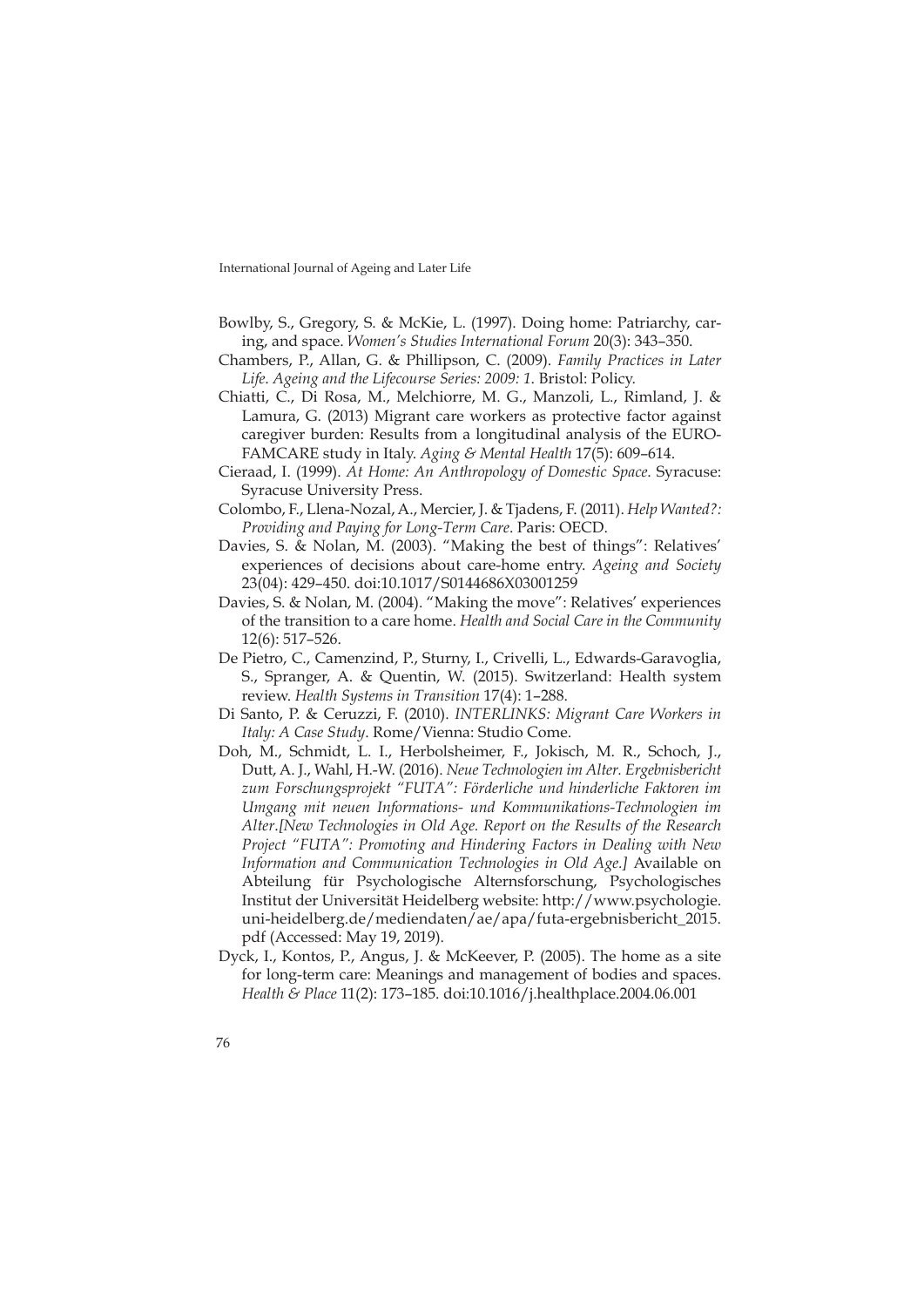- England, K. & Dyck, I. (2011). Managing the body work of home care. *Sociology of Health and Illness* 3(2): 206–219. doi: 10.1111/j.1467-9566.2010.01331.x
- Federal Statistical Office. (2015). *Statistik der Hilfe und Pflege zu Hause: Ergebnisse 2014 : Zahlen und Trends. [Statistics help and care at home: Results 2014: Figures and trends]*. Neuchâtel: Federal Statistical Office.
- Federal Statistical Office. (2017). *Spitex-Statistik 2011–2016. [Statistic of Out-of-Hospital Care].* Available on [https://www.bfs.admin.ch/bfs/](https://www.bfs.admin.ch/bfs/de/home/statistiken/gesundheit/gesundheitswesen/hilfe-pflege-hause.assetdetail.3782039.html) [de/home/statistiken/gesundheit/gesundheitswesen/hilfe-pflege](https://www.bfs.admin.ch/bfs/de/home/statistiken/gesundheit/gesundheitswesen/hilfe-pflege-hause.assetdetail.3782039.html)[hause.assetdetail.3782039.html](https://www.bfs.admin.ch/bfs/de/home/statistiken/gesundheit/gesundheitswesen/hilfe-pflege-hause.assetdetail.3782039.html) (Accessed: May 28, 2018).
- Frey, M., Meier, H., Suri, M. & Walthert, L. (2016). *24-Stunden-Betagtenbetreuung in Privathaushalten. Regulierungsfolgen-abschätzung zu den Auswirkungen der Lösungswege gemäss Bericht zum Postulat Schmid-Federer 12.3266 «Pendelmigration zur Alterspflege»*, B, S, S Volkswirtschaftliche Beratung, Studie im Auftrag des Staatssekretariats für Wirtschaft, Schlussbericht vom 29. Februar 2016. *[24-Hours Care for the Elderly in Private Households. Regulatory Impact Assessment According to the Report on the Schmid-Federer Postulate 12.3266 "Circular Migration in the Context of Elderly Care"*, B, S, S Economic consulting, study commissioned by the State Secretariat for Economic Affairs, final report of 29 February 2016.]
- Füglister-Dousse, S., Dutoit, L. & Pellegrini, S. (2015). *Soins de longue durée aux personnes âgées en Suisse: Evolutions 2006–2013 [Long-Term Care for the Elderly in Switzerland: Developments 2006–2013].* (Obsan Rapport No. 67). Neuenburg. Available on Schweizerisches Gesundheitsobservatorium website: [https://www.obsan.admin.ch/sites/default/files/publica](https://www.obsan.admin.ch/sites/default/files/publications/2015/obsan_67_rapport.pdf)[tions/2015/obsan\\_67\\_rapport.pdf](https://www.obsan.admin.ch/sites/default/files/publications/2015/obsan_67_rapport.pdf) (Accessed: May 28, 2018)
- Genet, N., Boerma, W., Kroneman, M., Hutchinson, A. & Saltman, R. B. (2012). *Home Care across Europe. Current Structure and Future Challenges*. European Observatory on Health Systems and Policies. Observatory Studies Series 27. Copenhagen: World Health Organisation.
- Haak, M., Fänge, A., Iwarsson, S. & Ivanoff, S. D. (2007). Home as a signification of independence and autonomy: Experiences among very old Swedish people. *Scandinavian Journal of Occupational Therapy* 14(1): 16–24. doi:10.1080/11038120601024929
- Hollstein, B. (2005): Reziprozität in familialen Generationenbeziehungen. [Reciprocity in generational family relationships]. In F. Adloff & S. Mau (eds.), *Vom Geben und Nehmen. Zur Soziologie der Reziprozität* 
	- 77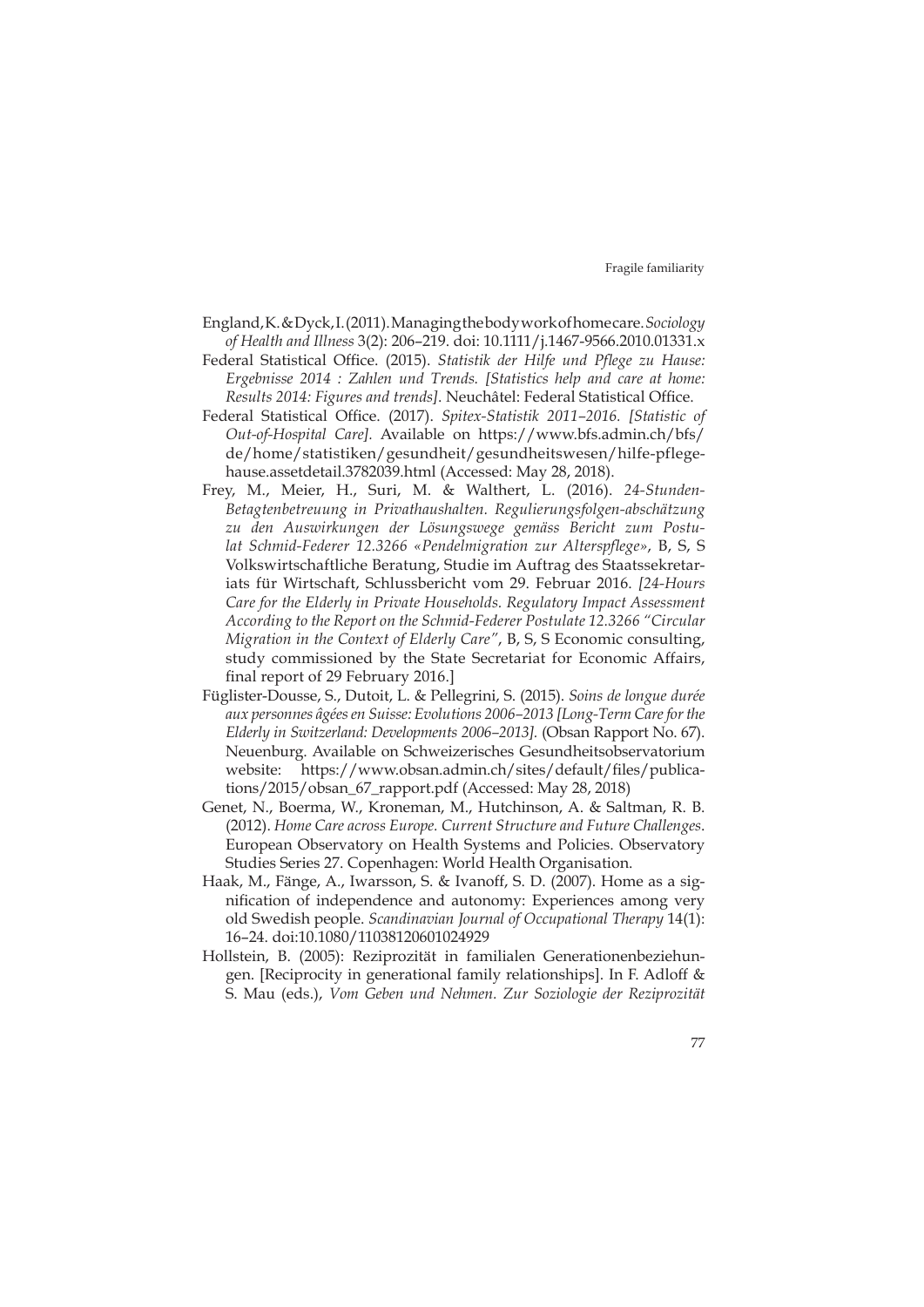[*From Giving and Taking. On the Sociology of Reciprocity*.] (pp. 187–210). Frankfurt a. Main: Campus Verlag.

- Huang, S., Yeoh, B. & Toyota, M. (2012). Caring for the elderly: The embodied labour of migrant care workers in Singapore. *Global Networks* 12(2): 195–215. <https://doi.org/10.1111/j.1471-0374.2012.00347.x>
- Jähnke, A. & van Holten, K. (2013). Care-migration: Verschiedene Akteure im Privathaushalt: Lokale Zusammenarbeit und globale Vernetzung [Care migration: Different actors in the private household: Local cooperation and global networking]. *NOVAcura* 44(9): 32–35.
- Jähnke, A. & van Holten, K. (2015). Vielfalt der Akteure in der häuslichen Versorgung. [Diversity of actors in domestic care]. *FMC Impulse*, (2). Available on [https://fmc.ch/de/fmc-publikation/fmc](https://fmc.ch/de/fmc-publikation/fmc-impulse/angehoerige-freiwillige-und-care-migrantinnen-in-der-pflege)[impulse/angehoerige-freiwillige-und-care-migrantinnen-in-der](https://fmc.ch/de/fmc-publikation/fmc-impulse/angehoerige-freiwillige-und-care-migrantinnen-in-der-pflege)[pflege](https://fmc.ch/de/fmc-publikation/fmc-impulse/angehoerige-freiwillige-und-care-migrantinnen-in-der-pflege) (Accessed: May 18, 2019).
- Kordasiewicz, A. (2015): Class guilt? Employers and their relationships with domestic workers in Poland. In A. Triandafyllidou & S. Marchetti (eds.), *Employers, Agencies and Immigration. Paying for Care*. Research in Migration and Ethnic Relations Series (pp. 53–72). Surrey & Burlington: Ashgate.
- Kordasiewicz, A., Radziwinowiczowna, A. & Kloc-Nowak, W. (2018). Ethnomoralities of care in transnational families: Care intentions as a missing link between norms and arrangements. *Journal of Family Studies* 24(1): 76–93.
- Lamura G. (2013). *Pflegekräfte mit Migrationshintergrund in der Langzeitpflege*. In: G. Bäcker G. & R. Heinze (eds.), *Soziale Gerontologie in gesellschaftlicher Verantwortung [Social Gerontology in Social Responsibility]*. (pp. 307–314). Wiesbaden: Springer VS.
- Lettke, F. & Lüscher, K. (2002). Generationenambivalenz Ein Beitrag zum Verständnis von Familie heute. [Generation ambivalence – A contribution to the understanding of the family]. *Soziale Welt. Zeitschrift für sozialwissenschaftliche Forschung* 53(4): 437–466.
- Levine, C., Halper, D., Peist, A. & Gould, D. A. (2010). Bridging troubled waters: Family caregivers, transitions, and long-term care. *Health Affairs* 29(1): 116–124. doi:10.1377/hlthaff.2009.0520
- Levine, C., Halper, D., Rutberg, J. L. & Gould, D. A. (2013). *Engaging Family Caregivers as Partners in Transitions: TC-QulC: A Quality Improvement Collaborative*. New York: United Hospital Fund. Available on [www.](www.uhfnyc.org) [uhfnyc.org](www.uhfnyc.org) (Accessed: May 18, 2019).
- 78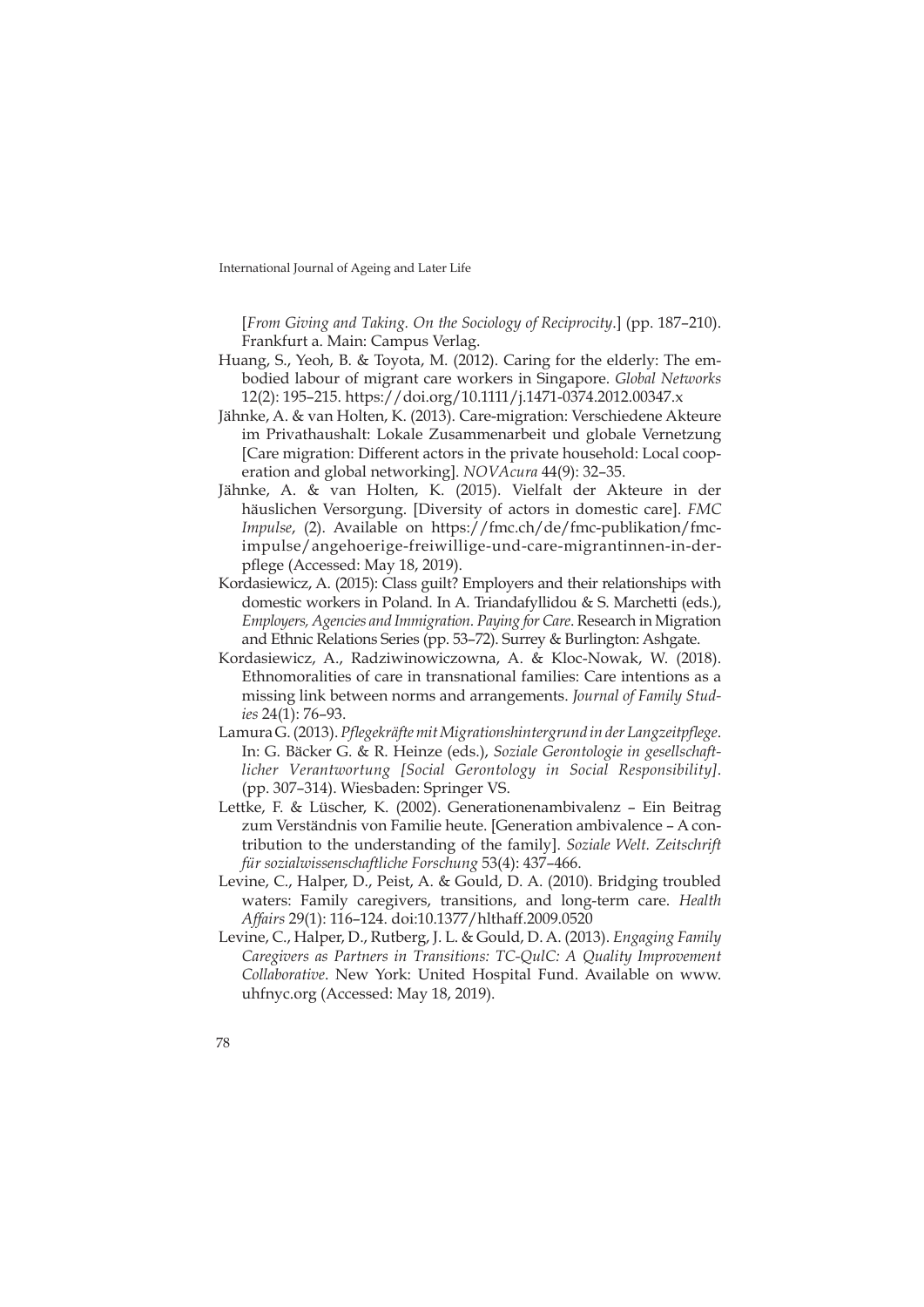- Lüscher, K. (2005). Ambivalenz. Eine Annäherung an das Problem der Generationen [An approach to the problem of generations]. In U. Jureit & M. Wildt (eds.), *Generationen. Zur Relevanz eines wissenschaftlichen Grundbegriffs [Generations. Relevance of a Basic Scientific Term]*  (pp. 53–78). Hamburg: Hamburger Edition.
- Lutz, H. (2011). *The New Maids: Transnational Women and the Care Economy*. London & New York: Zed Books; Distributed in the USA exclusively by Palgrave Macmillan.
- Mayring, P. (2007). *Qualitative Inhaltsanalyse. Grundlagen und Techniken [Qualitative Content Analysis. Basic Principles and Techniques].* Weinheim: Beltz.
- Medici, G. (2011). *Hauswirtschaft und Betreuung im Privathaushalt: Rechtliche Rahmenbedingungen [Housekeeping and Support in Private Households: Legal Framework Conditions]*. Juristisches Dossier [Legal Dossier]. Zürich.
- Medici, G. (2016). Verfassungsrechtliche Perspektive auf die Pendelmigration zur Alterspflege in schweizerischen Privathaushalten [Constitutional Perspective on Care Migration for the Elderly in Swiss Private Households]. *Pflegerecht* (2), 79–91.
- Metz-Göckel, S., Morokvasić, M. & Münst, A. S. (2008). *Migration and Mobility in an Enlarged Europe: A Gender Perspective*. Opladen, Farmington Hills, MI: Budrich.
- Milligan, C. (2000). "Bearing the burden": Towards a restructured geography of caring. *Area* 32(1): 49–58. doi:10.1111/j.1475-4762.2000.tb00114.x
- Milligan, C. (2005). From home to "home": Situating emotions within the caregiving experience. *Environment and Planning A: Economy and Space*  37(12): 2105–2120.
- Milligan, C. & Wiles, J. (2010). Landscapes of care. *Progress in Human Geography* 34(6): 736–754. doi:10.1177/0309132510364556
- Nare, L. (2012). The ethics of transnational market familism: Inequalities and hierarchies in the Italian elderly care. *Ethics and Social Welfare* 7(2): 184–197.
- Nolan, M. & Dellasega, C. (2000). «I really feel I've let him down»: Supporting family carers during long-term care placement for elders. *Journal of Advanced Nursing* 31(4): 759–767. doi:10.1046/j.1365-2648.2000.01346.x
- OECD. (2011). *Reviews of Health Systems: Switzerland 2011*. Paris. Available on OECD website: [http://www.oecd.org/switzerland/](http://www.oecd.org/switzerland/oecdreviewsofhealthsystems-switzerland.htm)
	- 79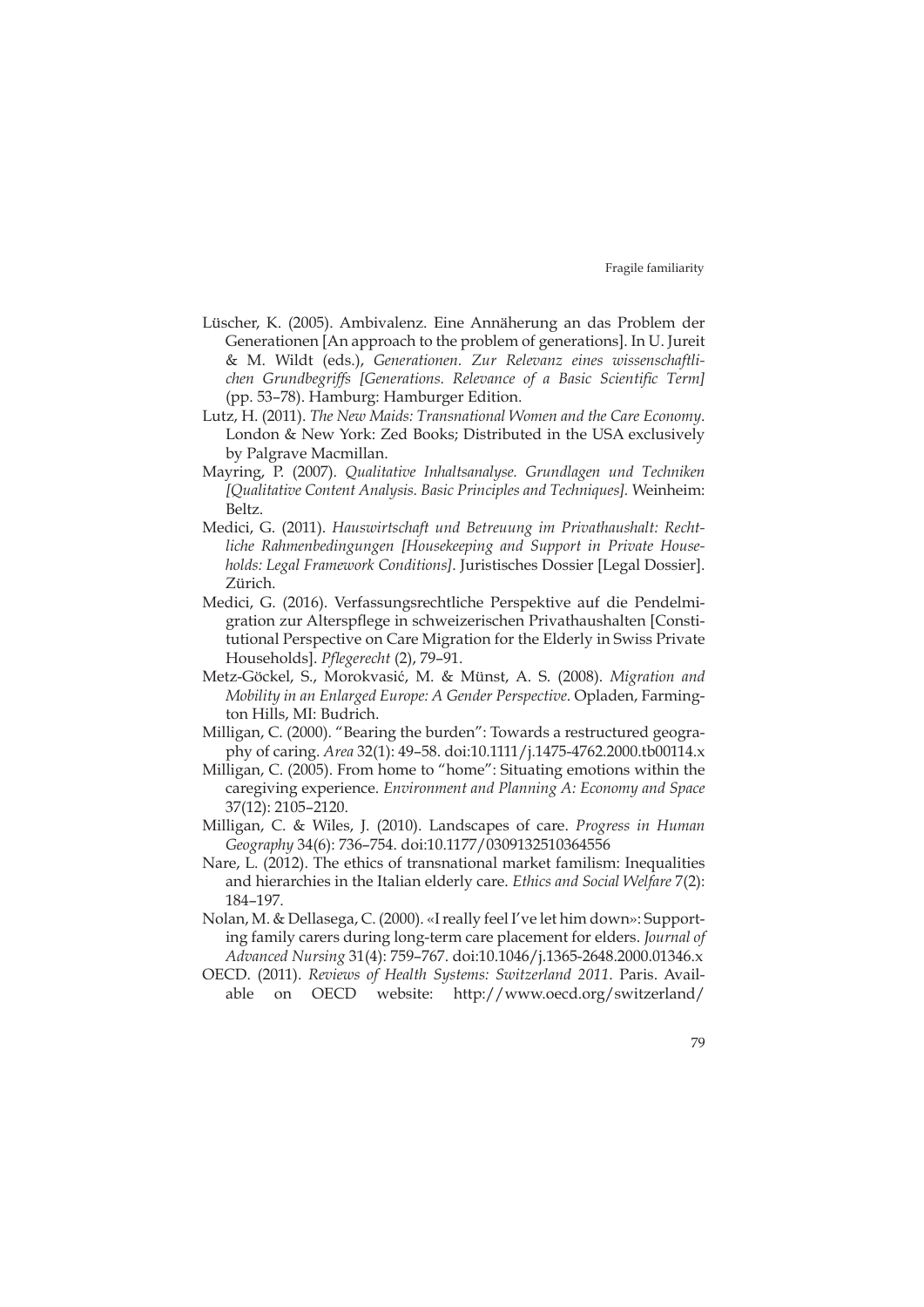[oecdreviewsofhealthsystems-switzerland.htm](http://www.oecd.org/switzerland/oecdreviewsofhealthsystems-switzerland.htm) (Accessed: May 18, 2018)

- Otto, U., Abele, L., Klein, P. & Steffen, G. (2014). *Älter werden in München: Die 55- bis 75-Jährigen: Ergebnisse einer repräsentativen Erhebung in 5 Stadtteiltypen*.*[Getting Older in Munich: The 55- to 75-Year-Olds: Results of a Representative Survey in 5 District Types].* Kurzfassung. Unveröffentlichtes Manuskript. [Short version. Unpublished manuscript] Stuttgart: Weeber+Partner.
- Otto, U., Zanoni, S. & Wepf, H. (2015). *Evaluation des Projekts «Älter werden im Quartier» Stadt Frauenfeld [Evaluation of the Project "Getting Older in the Neighbourhood" City of Frauenfeld]*. Unveröffentlichter Zwischenbericht. [Unpublished Interim Report].
- Peace, S. (2015). Meanings of home and age. In J. Twigg & W. Martin (eds.), *Routledge Handbook of Cultural Gerontology* (pp. 447–454). New York & Oxon: Routledge.
- Petry, H., Naef, R., Rüesch, P., Mahrer-Imhof, R. & Dreizler, J. (2016). Erfahrungen von älteren Menschen und deren Familien mit einer Rundum-die-Uhr-Betreuung durch Care MigrantInnen – Eine Grounded Theory Studie [Older Persons and their Families' experience with live-in foreign home care workers – A grounded theory study]. *Pflege*  29(6), 301–314. doi:10.1024/1012-5302/a000515
- Rapoport, A. (2005). On using "home" and "place". In G.D. Rowles & H. Chaudbury (eds.). *Home and identity in late life*. (pp. 343–360). New York: Springer Publishing Company.
- Rodrigues, R., Schulmann, K., Schmidt, A., Kalavrezou, N. & Matsaganis, M. (2013). *The Indirect Costs of Long-term Care.* Research Note 8 for the European Commission Directorate-General for Employment, Social Affairs and Inclusion.
- Rostgaard, T., Glendinning, C., Gor, C., Szebehely, M., Theobald, H. & Timonen, V. (2001). *LIVINDHOME Living Independently at Home: Reforms in Home Care in 9 European Countries*. Copenhagen: Danish National Centre for Social Research.
- Rudin, M. & Strub, S. (2014). *Zeitlicher Umfang und monetäre Bewertung der Pflege und Betreuung durch Angehörige: Datenzusammenstellung, Factsheet [Time Scale and Monetary Evaluation of Care and Support by Relatives: Compilation of Data].* Bern. Available on [http://www.spitex.ch/Fuer-](http://www.spitex.ch/Fuer-Fachleute/Publikationen/Studien/PUpgM/?id=DF4B7107-A266-345C-B684D68E7956BF3D&method=article.detail&p=1&c=&ref_c=&m=)[Fachleute/Publikationen/Studien/PUpgM/?id=DF4B7107-A266-345](http://www.spitex.ch/Fuer-Fachleute/Publikationen/Studien/PUpgM/?id=DF4B7107-A266-345C-B684D68E7956BF3D&method=article.detail&p=1&c=&ref_c=&m=)
- 80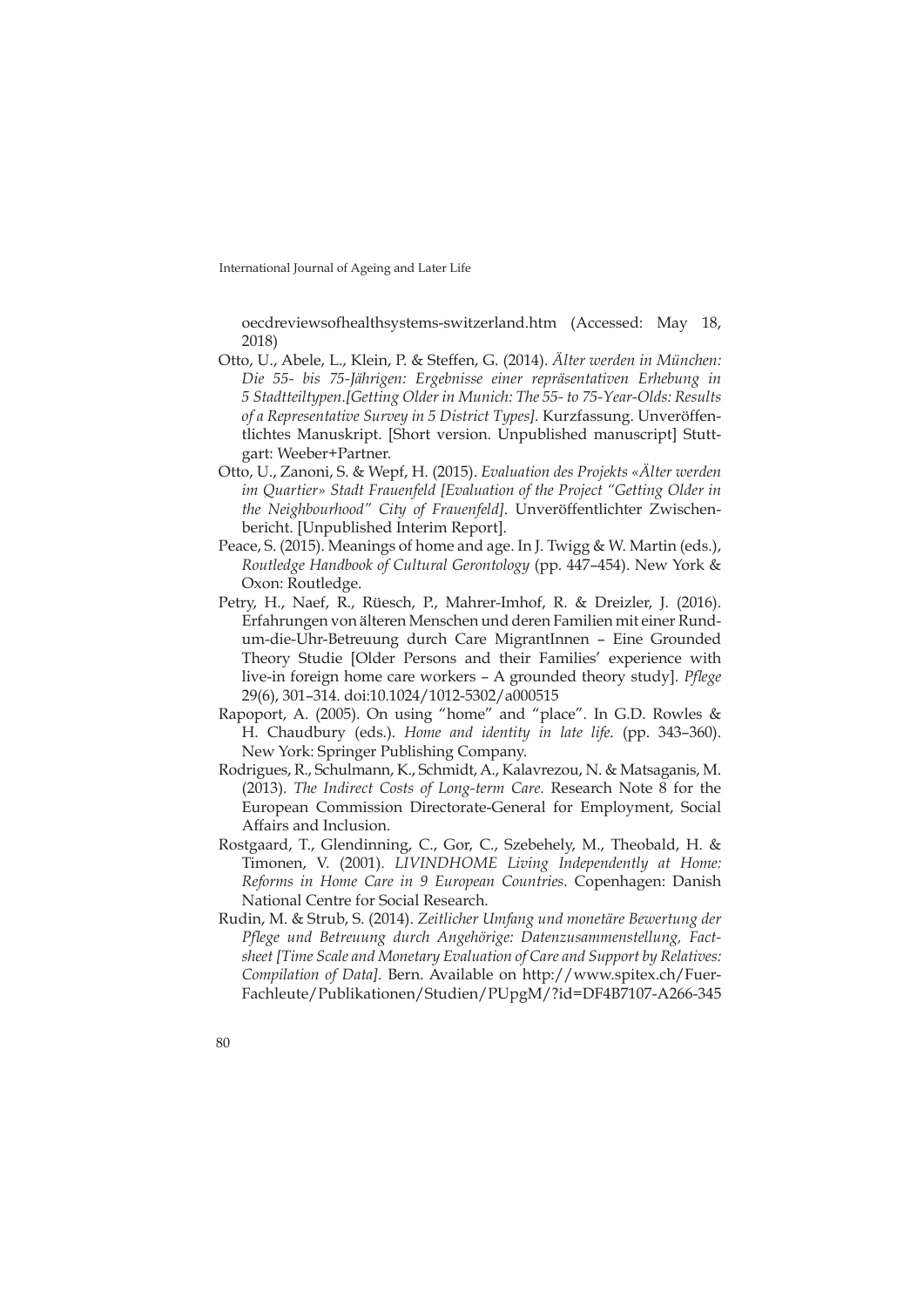[C-B684D68E7956BF3D&method=article.detail&p=1&c=&ref\\_c=&m=](http://www.spitex.ch/Fuer-Fachleute/Publikationen/Studien/PUpgM/?id=DF4B7107-A266-345C-B684D68E7956BF3D&method=article.detail&p=1&c=&ref_c=&m=) (Accessed: May 18, 2018).

- Ryan, A. & McKenna, H. (2013). "Familiarity" as a key factor influencing rural family carers' experience of the nursing home placement of an older relative: A qualitative study. *BMC Health Services Research 13*, 252. doi:10.1186/1472-6963-13-252. Available on [https://www.ncbi.nlm.](https://www.ncbi.nlm.nih.gov/pmc/articles/PMC3704947/) [nih.gov/pmc/articles/PMC3704947/](https://www.ncbi.nlm.nih.gov/pmc/articles/PMC3704947/) (Accessed: 18 May, 2019).
- Schilliger, S. (2014). *Pflegen ohne Grenzen? Polnische Pendelmigrantinnen in der 24h-Betreuung. Eine Ethnographie des Privathaushalts als globalisiertem Arbeitsplatz [Care without Borders? Polish Care Migrants in 24-Hour Care. An Ethnography of the Private Household as a Globalized Workplace].*  Dissertation. Basel: Universtät Basel.
- Schwiter, K., Berndt, C. & Truong, J. (2015). Neoliberal austerity and the marketisation of elderly care. *Social & Cultural Geography* 19(7): 1–21. doi:10.1080/14649365.2015.1059473
- Shutes, I. & Chiatti, C. (2012). Migrant labour and the marketization of care for older people: The employment of migrant care workers by families and service providers. *Journal of European Social Policy* 22(4): 392–405.
- Silverstein, M. & Giarrusso, R. (2010). Aging and family life: A decade review. *Journal of Marriage and the Family* 72(5): 1039–1058. doi:10.1111/ j.1741-3737.2010.00749.x
- Son, G.-R., Therrien, B. & Whall, A. (2002). Implicit memory and familiarity among elders with dementia. *Journal of Nursing Scholarship* 34(3): 263–267.
- Steptoe, A., Deaton, A. & Stone, A. A. (2015). Subjective wellbeing, health, and ageing. *The Lancet* 385(9968): 640–648. doi:10.1016/S0140-6736(13) 61489-0
- Strauss, A. & Corbin, J. (1990). *Basics of Qualitative Research: Grounded Theory Procedures and Techniques*. Newbury Park, CA: Sage.
- Truong, J. (2011). *Arbeit, Arbeitsidentitaet, Arbeitsplatz. Die neuen Wanderarbeiterinnen in der Sorgewirtschaft. [Work, work identity, workplace. The new migrant workers in the care economy].* Zurich: University of Zurich.
- Truong, J., Berndt, C. & Schwiter, K. (2012). *Arbeitsmarkt Privathaushalt. Charakteristika der Unternehmen, deren Beschaeftigungsstruktur und Arbeitsbedingungen. Eine Studie im Auftrag der Fachstelle fuer Gleichstellung der Stadt Zuerich [The Private Household as Labour Market. Characteristics of Companies, their Employment Structure and*